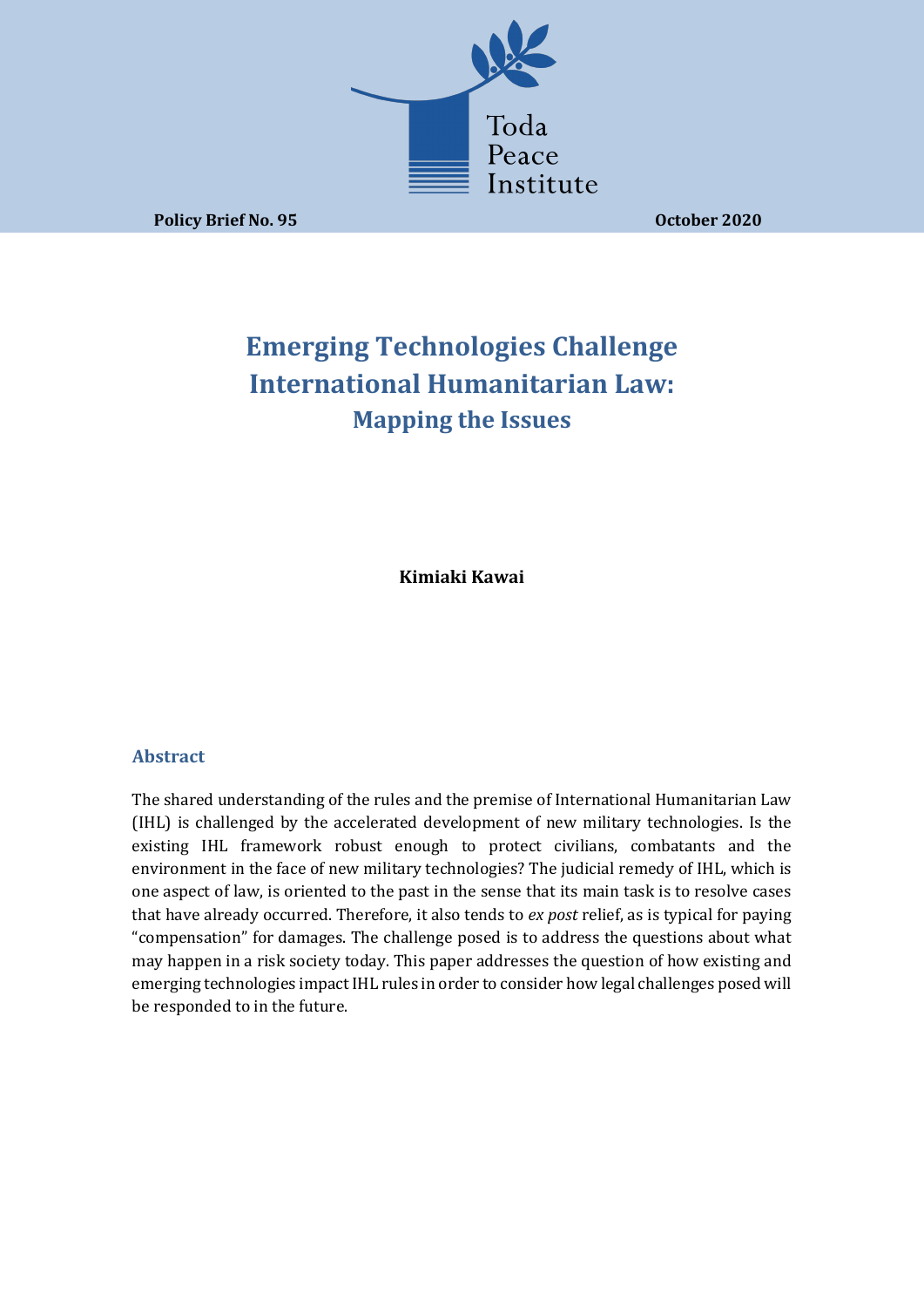## **Introduction**

Since the St. Petersburg Declaration of  $1868<sup>1</sup>$  states have worked to reduce the harm done by armed conflicts. It is an established rule agreed among states that the right of states to choose methods or means of warfare is not unlimited.<sup>2</sup> Means of warfare refer to weapons and weapon systems used during the conduct of hostilities while methods of warfare refer to the way they are used. Today, International Humanitarian Law (IHL), which is reflected in customary law and general principles of law as well as in treaties, explicitly regulates means and methods of warfare.<sup>3</sup> Weapons as means of warfare are allowed to be used by combatants against adversary combatants as legitimate targets<sup>4</sup> during the conduct of hostilities. The most comprehensive legal instrument governing methods and means of warfare today is the Additional Protocol to the Geneva Conventions of 12 August 1949, relating to the Protection of Victims of International Armed Conflicts (API).<sup>5</sup>

The shared understanding of the rules and the premise of IHL are challenged by the accelerated development of new military technologies. Information technologies, for instance, have improved the capabilities of data processing and analysis, biotechnologies have opened the door for gene editing, while nanotechnologies focus on atoms and molecules, in which a nanoscale machine could assemble macroscale products. These existing and emerging technologies have been used for military purposes and, therefore, are known as "dual-use" technologies. They all impact the ability of IHL to regulate new weapons and key concepts constituting  $IHL$  as well.<sup>6</sup> What is observed is not entirely new as, toward the end of 19<sup>th</sup> century, scholars of international law also faced "manifold regulatory challenges" that were mostly due to "changing technology". 7 However,

<sup>&</sup>lt;sup>1</sup> St. Petersburg Declaration of 1868 states that the "only legitimate object" during war is to "weaken the military forces of the enemy" and it is "sufficient to disable the greatest possible number of men" for this purpose. Declaration Renouncing the Use, in Time of War, of Explosive Projectiles Under 400 Grammes Weight. Saint Petersburg, 29 November / 11 December 1868. At https://ihl-databases.icrc.org/applic/ihl/ihl.nsf/Article.xsp?action=openDocument&documentId=568842C2B90F4A29C12563CD0051547C.

<sup>&</sup>lt;sup>2</sup> Article 22, Convention (IV) respecting the Laws and Customs of War on Land and its annex: Regulations concerning the Laws and Customs of War on Land. The Hague, 18 October 1907. Article 35.1, Protocol Additional to the Geneva Conventions of 12 August 1949, and relating to the Protection of Victims of International Armed Conflicts (API), 8 June 1977, 1125 UNTS 3.

<sup>&</sup>lt;sup>3</sup> ICJ stated that "[T]hese fundamental rules are to be observed by all States whether or not they have ratified the conventions that contain them, because they constitute intransgressible principles of international customary law." Legality of the Threat or Use of Nuclear Weapons, Advisory Opinion, I.C.J. Reports 1996, p. 257. para 79.

<sup>&</sup>lt;sup>4</sup> Article 48 and 52.2, *supra* note 2. Meanwhile, Article 52.2 defines "objects" as military objectives as those "which by their nature, location, purpose or use make an effective contribution to military action and whose total or partial destruction, capture or neutralisation, in the circumstances ruling at the time, offers a definite military advantage."

<sup>&</sup>lt;sup>5</sup> With regard to the universality of API, 174 states are parties to API to date but US, India, Pakistan and Israel who have strong military capabilities are not party to the protocol. However, as mentioned before, ICJ pointed out that fundamental rules of IHL are "to be observed by all States whether or not they have ratified the conventions" In fact, those states not party to API recognise many of the provisions as reflective of the customary law. For instance, Michael Matheson, Deputy Legal Adviser of the US Department of State, gave a few examples of basic principles contained in API that "should be observed and in due course recognized as customary law." Michael Matheson, "Customary Law and Additional Protocol I to the Geneva Conventions for Protection of War Victims: Future Directions in Light of the U.S. Decision Not to Ratify," Proceedings of the Annual Meeting (Ameri*can Society of International Law)*, Vol. 81 (April 8-11, 1987), pp. 29-31.

<sup>6</sup> ICRC, *International Humanitarian Law and the Challenges of Contemporary Armed Conflicts – Recommitting To Protection In Armed Conflict On The 70th Anniversary Of The Geneva Conventions* (ICRC, 2020), p.26.

<sup>7</sup> Miloš Vec, "International Lawyers' Failing: Outlawing Weapons as an Imperfect Project of the Classical Laws of War," History of Global Arms Transfer, Vol 10 (2020), p. 107.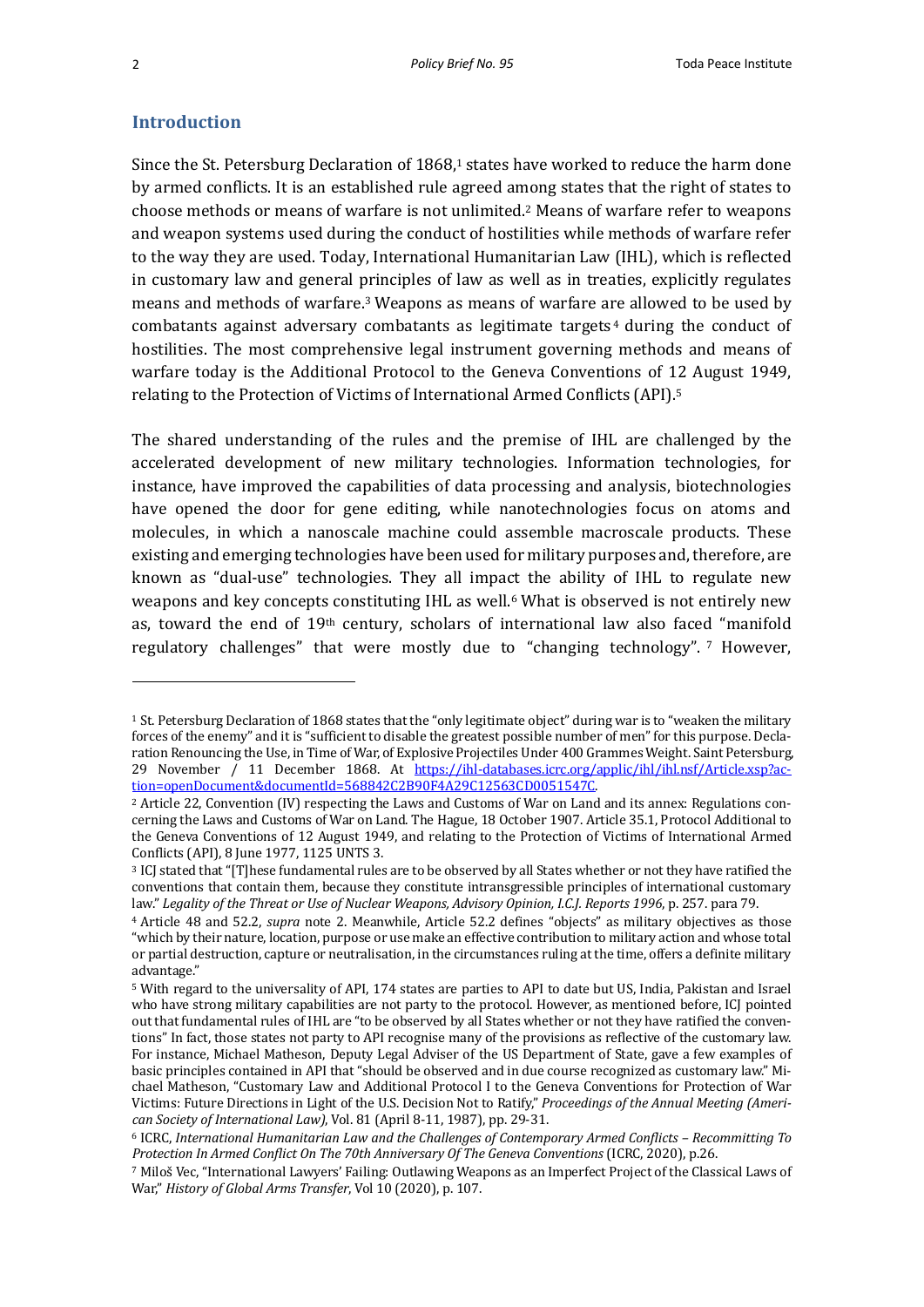development of new means and methods of warfare that rely on emerging technologies seems to be increasing rapidly.

How do scientific technologies, emerging technologies in particular, impact on existing rules of IHL? Can weapons embracing new technologies comply with existing rules of IHL? Is the existing IHL framework robust enough to protect civilians, combatants and the environment? How should legal challenges to IHL be addressed? In the 1990s, Jean-Marie Henckaerts and Louise Doswald-Beck<sup>8</sup> compiled for the International Committee of the Red Cross (ICRC) a comprehensive study on customary international humanitarian law to identify what they call a common core of IHL. The results of the study were published in 2005. Stuart Casey-Maslen<sup>9</sup> provided an excellent analysis on how rules governing the conduct of hostilities work in armed conflicts in the context of the use of nuclear weapons while Michael Schmitt gave close consideration to the relationships between war, technology and the law of armed conflict.<sup>10</sup> Hitoshi Nasu and Robert McLaughlin<sup>11</sup> gave a comprehensive study on how weapons embracing certain emerging technologies impact IHL.

Based on this earlier research, this paper addresses the question of how existing and emerging technologies impact existing IHL rules in order to consider how these legal challenges will be responded to in the future. In this paper, Section 1 explains the basic structure of IHL and gives a brief overview of the development of military technologies. Section 2 considers how IHL is challenged by those military technologies. Section 3 looks at how legal challenges posed today can be responded to while Section 4 considers ways forward.

# **1. IHL and Emerging Technologies**

## **A. Basic Rules of IHL**

As the International Court of Justice (ICJ) pointed out in 1996, the use of weapons is legally assessed with two "cardinal" rules of IHL: the rule of distinction and the rule of prohibiting unnecessary suffering.<sup>12</sup> The rule of distinction requires that in their military operations parties to armed conflict always distinguish civilians and civilian objects from combatants and other military objectives and target only the latter.  $13$  The rule of prohibition of unnecessary suffering prohibits superfluous injury or unnecessary suffering to combatants

<sup>&</sup>lt;sup>8</sup> Jean-Marie Henckaerts and Louise Doswald-Beck (eds), *Customary International Humanitarian Law* (Cambridge University Press, 2005).

<sup>9</sup> Stuart Casey-Maslen, "The use of nuclear weapons under rules governing the conduct of hostilities," Gro Nystuen, Stuart Casey-Maslen and Annie Golden Bersagel (eds.), *Nuclear Weapons under International Law* (Cambridge University Press, 2014), pp. 91-127.

<sup>&</sup>lt;sup>10</sup> Michael Schmitt, 'War, technology and the law of armed conflict', in Antony Helm (ed.), *War in the 21st Century:* Weaponry and the Use of Force, Naval War College Studies: International Law Studies, Vol. 82, 2006, pp. 137-182.

<sup>11</sup> Hitoshi Nasu, Robert McLaughlin (eds.), *New Technologies and the Law of Armed Conflict* (ASSER PRESS, 2013).

<sup>12</sup> *I.C.J. Reports 1996*, *supra* note 3, p. 257, para. 78.

<sup>13</sup> Article 48, 51 and 52, *supra* note 2.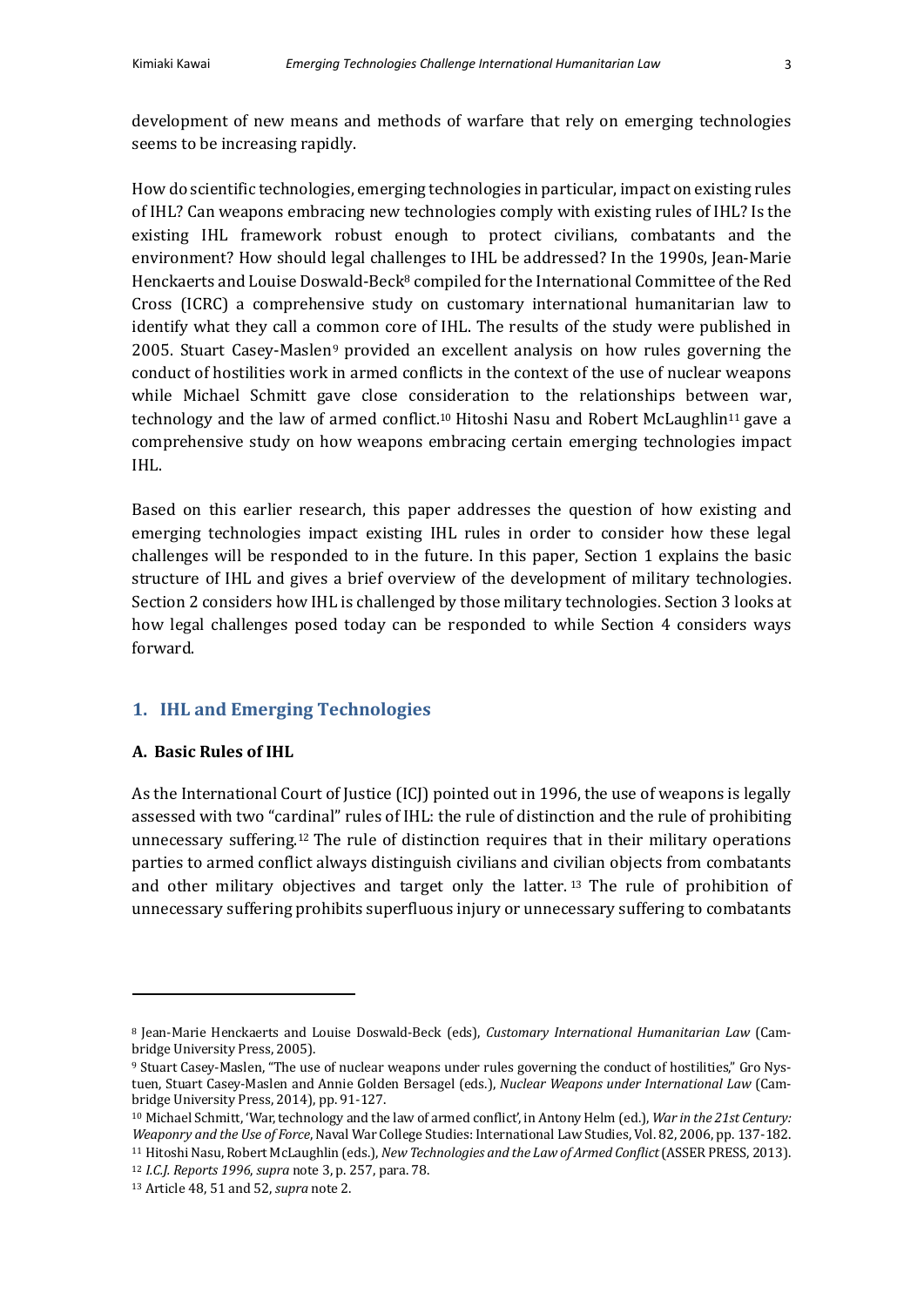when trying to achieve a legitimate military goal.<sup>14</sup> In the light of these two basic rules,<sup>15</sup> weapons are prohibited, as "means of warfare" if they, by nature, are inevitably incapable of observing the two basic rules of IHL. On the other hand, weapons are not prohibited as means of warfare but remain regulated by the rules applied for "methods of warfare" if they are deemed to be compatible with the two basic rules of IHL. In addition to the two rules, the protection of the natural environment is also a basic rule of IHL today although there are arguments over the extent of damage that is allowed and prohibited.<sup>16</sup>

In the course of the conduct of hostilities, "incidental" damage to civilians and civilian objects caused by attacks on military targets might be permitted as collateral damage. However, such damage should not be expected to be excessive in relation to the concrete and direct "military advantage anticipated."<sup>17</sup> Proportionality in attacks which restricts collateral damage is established as a norm of customary international law<sup>18</sup> and, as with the rule of distinction, is also a norm of *jus cogens*.<sup>19</sup> Precautions in attack<sup>20</sup> and precautions against the effects of attacks<sup>21</sup> are also required to protect civilians and civilian objects.

Attention needs to be paid here to the point that weapons as means of warfare during the conduct of hostilities shall be used against combatants as legitimate targets but not against civilians,<sup>22</sup> which is basis of rule of distinction. Rosalyn Higgins made it clear that it is "absolutely prohibited to attack civilians" with any weapons.<sup>23</sup> Those rules governing the conduct of hostilities are applied from the beginning of any armed conflict to the end of the general close of military operations in the territory of states to the conflict.<sup>24</sup>

However, the rapid pace of technological innovation has produced weapons and devices such as robots and unmanned combat vehicles. Outer space  $25$  and cyber space are contemplated as potential or new battlefields. The essential question arising today is whether IHL provides sufficient legal guidance to protect civilians, combatants and the environment in the face of rapid innovation of weapons brought about by the application of

<sup>14</sup> Article 35.2, *supra* note 2.

<sup>&</sup>lt;sup>15</sup> With regard to those two rules, Article 8.2 (b)(xx) of Rome Statute of the International Criminal Court stipulates that employing weapons, projectiles and material and methods of warfare which are of a nature to cause superfluous injury or unnecessary suffering or which are inherently indiscriminate in violation of the international law of armed conflict, provided that such weapons, projectiles and material and methods of warfare are the subject of a comprehensive prohibition and are included in an annex to the Statute, by an amendment in accordance with the relevant provisions set forth in articles 121 and 123. Rome Statute of the International Criminal Court, 17 July 1998, 2187 UNTS 3.

<sup>16</sup> Article 55, *supra* note 2.

<sup>17</sup> Article 51.5(b), *supra* note 2.

<sup>18</sup> Henckaerts and Doswald-Beck, *supra* note 7, p. 46.

<sup>&</sup>lt;sup>19</sup> Casey-Maslen, *supra* note 8, p. 96. International Law Commission (ILC) defines *jus cogens* as "a norm accepted and recognized by the international community of States as a whole as a norm from which no derogation is permitted and which can be modified only by a subsequent norm of general international law having the same character." Report of the International Law Commission, 71st Session, UN Doc. A/74/10 (2019), p. 142.

<sup>&</sup>lt;sup>20</sup> Article 57, *supra* note 2.

<sup>&</sup>lt;sup>21</sup> Article 58, *supra* note 2.

<sup>22</sup> Article 51.2 and 52.1, *supra* note 2.

<sup>&</sup>lt;sup>23</sup> Dissenting Opinion of Judge Higgins, *I.C.J. Reports* 1996, p. 363, para. 12.

<sup>24</sup> Article 3, *supra* note 2.

<sup>&</sup>lt;sup>25</sup> Schmitt pointed out that operations like those taking place in Afghanistan and Iraq would be "unimaginable" without space-based communications, navigation, surveillance, reconnaissance and weather system. Schmitt, *supra* note 9, p. 145.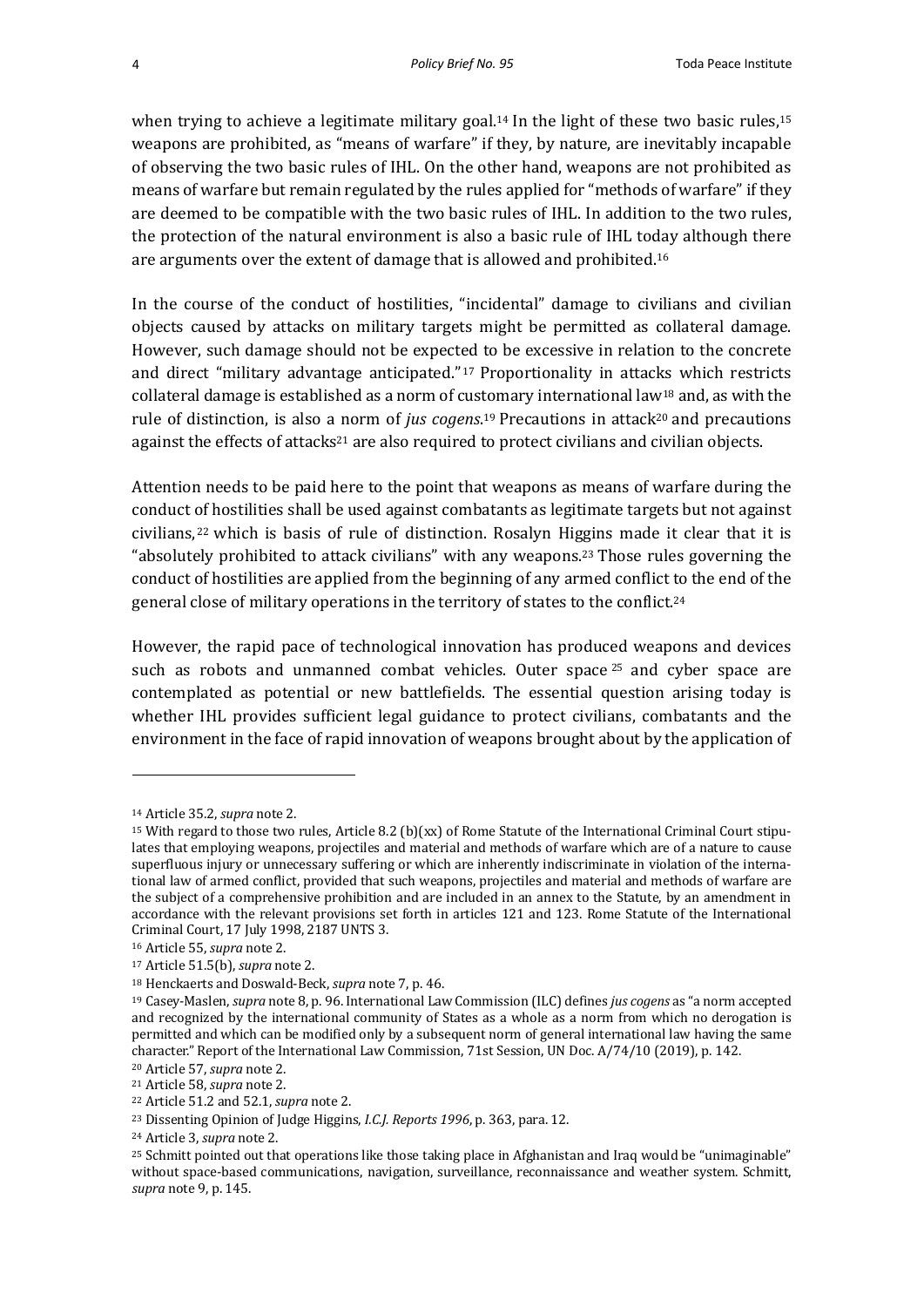scientific technologies. The following considers this question by looking at how such weapons embracing certain emerging technologies impact the rules of IHL.

## **B. Development of Military Technologies**

Looking back at history, scientific technologies have been transforming the ways people live and the world in which they live.<sup>26</sup> This also applies to the domain of military affairs. Modern technologies have generated an enhancement of destructive capabilities (e.g., nuclear weapons), launch capabilities (e.g., intercontinental ballistic missiles) and delivery capabilities (e.g., remotely piloted aircraft and nuclear-powered submarines). All of these developments have brought about significant change in military strategies. It is unavoidable that weapons evolve as scientific technologies evolve, as history has all too ably demonstrated.

Today, certain emerging technologies are deemed to have the potential to change the landscape of military strategies built up on the already achieved capabilities of destruction, launch and delivery over the years. In 2018, the US Department of Commerce identified 14 categories of emerging technologies "essential to U.S. national security...because they have potential conventional weapons, intelligence collection, weapons of mass destruction, or terrorist applications or could provide the United States with a qualitative military or intelligence advantage."27

The rapid development of information technologies has led to the development of artificial intelligence (AI), as data processing and analysis have dramatically improved. Thus, the operational capabilities of weapons such as targeting and firing have expanded exponentially. This has generated international debates over the issue of Lethal Autonomous Weapons Systems (LAWS)—sometimes referred to by civil society groups as "killer robots"  $-$  and other automated weapons such as unmanned combat vehicles (UCVs) including "drones".<sup>28</sup>

Similarly, biotechnologies which alter human genes can enhance the capabilities of soldiers by increasing mental acuity and physical ability. Such enhanced genetically modified soldiers are sometimes termed "super soldiers". They are capable of producing super human abilities that most humans cannot generate. They are expected to possess a variety of super human capabilities that were "once considered totally fictional."<sup>29</sup>

<sup>&</sup>lt;sup>26</sup> Anthony Giddens, "Risk and Responsibility," *Modern Law Review*, Vol. 62, No. 1 (January 1999), p. 1.

 $27$  14 categories of emerging technologies include: (1) Biotechnology, (2) Artificial intelligence (AI), (3) Position, Navigation, and Timing (PNT) technology. (4) Microprocessor technology, (5) Advanced computing technology, (6) Data analytics technology, (7) Quantum information and sensing technology, (8) Logistics technology, (9) Additive manufacturing, (10) Robotics, (11) Brain-computer interfaces, (12) Hypersonics, (13) Advanced Materials, (14) Advanced surveillance technologies. Bureau of Industry and Security, Department of Commerce, "Review of Controls for Certain Emerging Technologies," *Federal Register*, Vol. 83, No. 223. At https://www.govinfo.gov/content/pkg/FR-2018-11-19/pdf/2018-25221.pdf.

<sup>&</sup>lt;sup>28</sup> A study of SIPRI also pointed out the necessity of an international discussion on the opportunities and risks posed by the military use of AI particularly in the nuclear capability-related context. Vincent Boulanin (ed.), *The Impact of Artificial Intelligence on Strategic Stability and Nuclear Risk, Vol I (SIPRI, 2019), p. xii.* 

<sup>&</sup>lt;sup>29</sup> Christopher Sawin, "Creating Super Soldiers for Warfare: A Look into the Laws of War," *Journal of High Technology Law*, Vol. 17, No. 1 (2016), p. 109.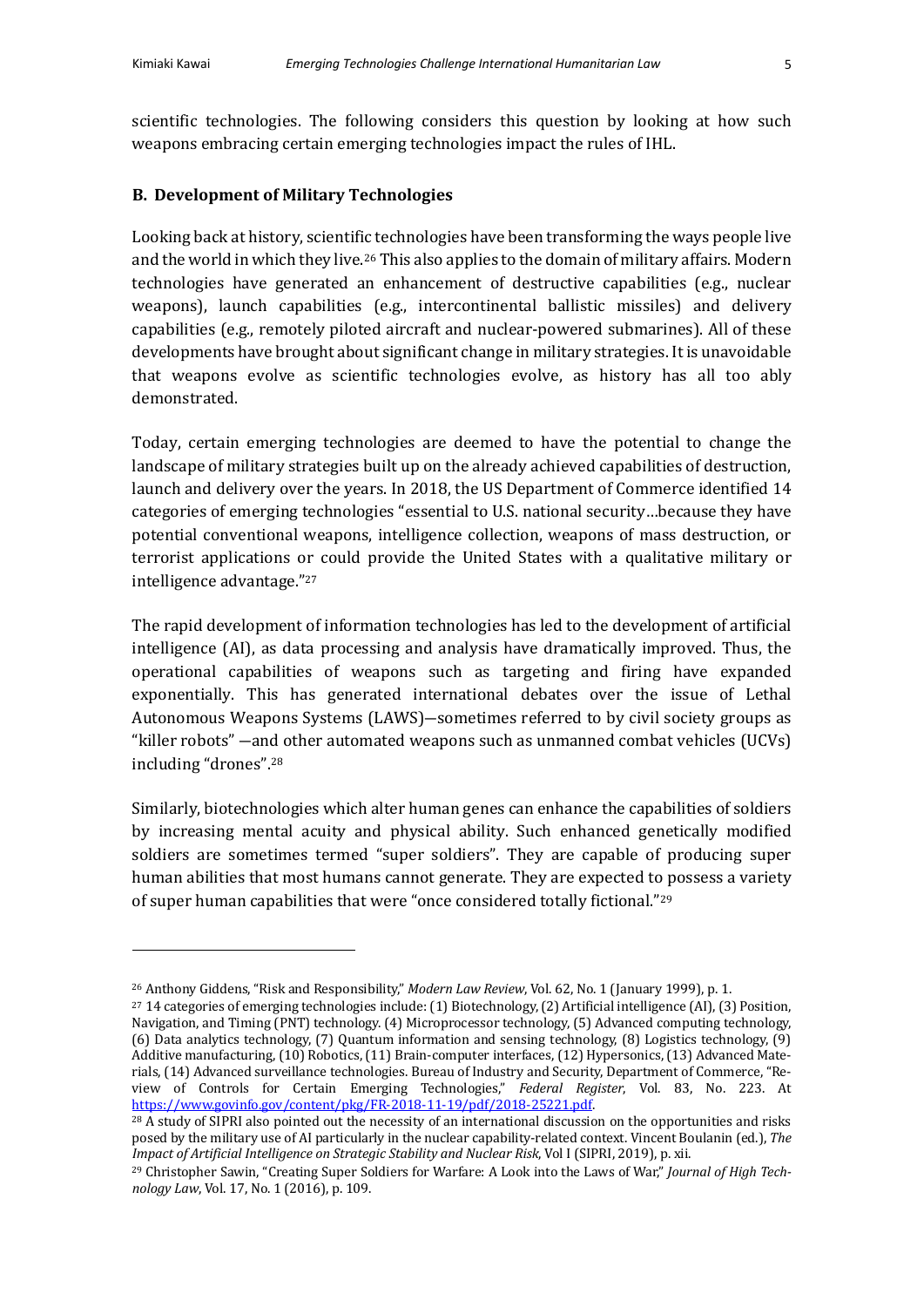As for nanotechnologies, which deal with atoms and molecules, these can also lead to development of nano-weapons. Nanotechnologies could be applied for preventing and deterring bioterrorism, which help enhance defensive capabilities. It could also increase offensive capabilities if nano-sized missiles or robots could attack with enhanced accuracy and increased destructive capabilities.

From the IHL perspective, the legality of weapons is assessed either as "means of warfare" or as "methods of warfare" in light of the rule of distinction and the rule of prohibiting unnecessary suffering. There is no doubt that this formulation applies to advanced technological weapons. Therefore, the test of their legality will be determined in terms of their compatibility with IHL rules.

# **2. Legal Challenges Posed**

### **A. Information Technologies and Weapons**

The development of information technology enables precision-guided attacks and stand-off attacks. As mentioned before, drones are already in operation on or over battlefields. Research shows 12 states are believed to have used armed drones to conduct lethal strikes between 2001 and 2019 and another 27 states have used them without lethal strikes.<sup>30</sup> LAWS is another concern in relations to IHL while its definition itself is at issue<sup>31</sup>. According to the ICRC, LAWS is defined as "Any weapon system with autonomy in its critical functions...a weapon system that can select (i.e. search for or detect, identify, track, select) and attack (i.e. use force against, neutralize, damage or destroy) targets without human intervention."32

It is understood that drones<sup>33</sup> and autonomous weapon systems<sup>34</sup> must be in compliance with the rules of IHL. The IHL rules impose legal obligations for parties to conflict who use weapons during the conduct of hostilities to respect the IHL rules and to bear liabilities in

<sup>&</sup>lt;sup>30</sup> New America, "World of Drones: Who Has What: Countries with Drones Used in Combat." At https://www.newamerica.org/international-security/reports/world-drones/who-has-what-countries-thathave-conducted-drone-strikes/.

<sup>31</sup> For instance, see the summarised debates around the distinction between "highly automated weapon systems" and "fully autonomous weapon systems" in the following report. ICRC, *Autonomous Weapon Systems: Implica*tions of Increasing Autonomy in the Critical Functions of Weapons, Expert meeting, Versoix, Switzerland, 15-16 March 2016, p. 71.

<sup>32</sup> ICRC, *Views of the ICRC on autonomous weapon systems*, paper submitted to the Convention on Certain Conventional Weapons Meeting of Experts on Lethal Autonomous Weapons Systems (LAWS), 11 April 2016. At https://www.icrc.org/en/document/views-icrc-autonomous-weapon-system. Neil Davidson, "A legal perspective: Autonomous weapon systems under international humanitarian law," Perspectives on Lethal Autonomous *Weapon System, UNODA Occasional Papers No.* 30 (2017), p. 5.

<sup>33</sup> Drones are not specifically mentioned in weapon treaties or other legal instruments of international humanitarian law. However, as Peter Maurer pointed out the use of any weapon system, including armed drones, in armed conflict situations is "clearly subject to the rules of international humanitarian law." Peter Maurer, The use *of armed drones must comply with laws*, interview of ICRC President on 10 May 2013. At https://ebrief.icrc.org/wp-content/uploads/2016/09/15.-The-use-of-armed-drones-must-comply-with-laws.pdf.

<sup>34</sup> Draft Report of the 2019 session of the Group of Governmental Experts on Emerging Technologies in the Area of Lethal Autonomous Weapons Systems (GGE LAWS), CCW Doc. CCW/GGE.1/2019/CRP.1/Rev.2, August 2019, pp 1-14, Annex IV, p. 13.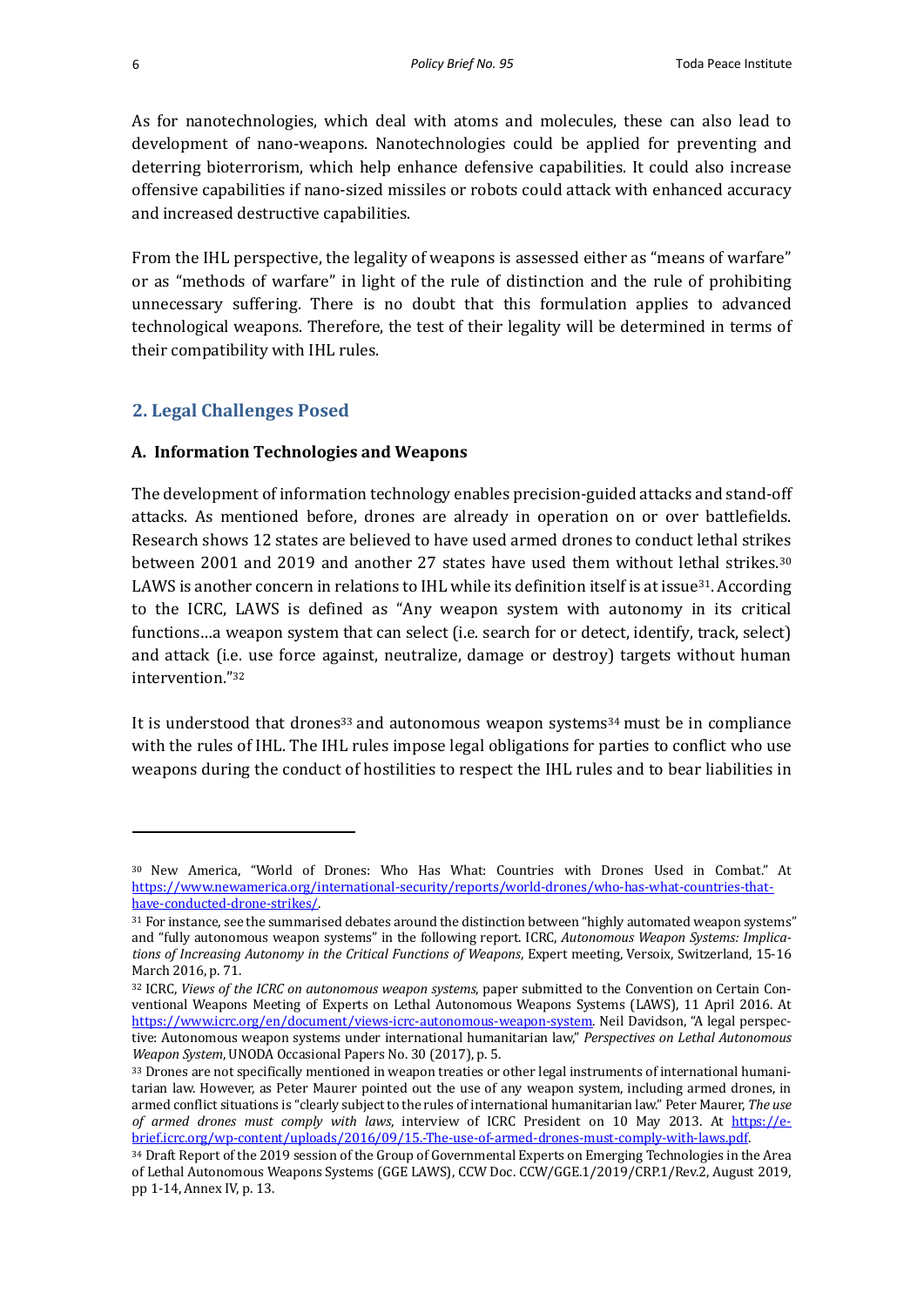case of any violations.<sup>35</sup> Combatants also bear individual criminal responsibility according to International Criminal Law (ICL).<sup>36</sup> Because of these legal architectures, it is not only the state but also the combatant as a human being who is ultimately responsible for respecting fundamental legal obligations during the conduct of hostilities and this individual criminal responsibility cannot be readily transferred to a weapon or weapon system.

It may be expected that precision-guided attacks help compliance with the rule of distinction.<sup>37</sup> However, it has been debated whether the use of drones working without combatants at the site of a battlefield can actually observe the IHL rule.<sup>38</sup> In fact, cases of errant bombings by drones which killed civilians have been reported<sup>39</sup> while the number of drone strikes in some countries has been declining.  $40$  It is legally possible to trace responsible actors in case of violation of the rules of IHL as long as UCVs are operated by human beings on or off the battlefield. Human intervention is still there.

With regard to the issue of LAWS, however, it has been debated whether LAWS are capable, in law and in practice, of observing the rules of IHL. Moreover, responsibility in case of the violation of the rules of IHL becomes an important question as the subject of responsibility is ambiguous.<sup>41</sup> What happens if fully autonomous weapon systems which require no human intervention become more widespread? This is one of the foci of recent debates although it is also important to avoid being either too alarmist or too speculative.<sup>42</sup>

# **B. Biotechnologies and Weapons**

According to a study of the US Army Combat Capabilities Development Command Chemical Biological Center in 2019, the following four vignettes are relevant to military needs and are technically feasible by 2050 or earlier: ocular enhancements to imaging, sight, and situational awareness; restoration and programmed muscular control through an optogenetic bodysuit sensor web; auditory enhancement for communication and protection; and direct neural enhancement of the human brain for two-way data transfer.<sup>43</sup> These

<sup>&</sup>lt;sup>35</sup> Article 86, 87 and 91, *supra* note 2.

<sup>&</sup>lt;sup>36</sup> Article 25 and 28, *supra* note 14.

<sup>&</sup>lt;sup>37</sup> Schmitt, *supra* note 9, p. 162.

<sup>38</sup> Schmitt pointed out that there is no scientific basis for concluding that human perception and judgement is necessarily "more acute or reliable than that of machines." Schmitt, *supra* note 9, p. 160.

<sup>39</sup> Ahmad Sultan and Abdul Qadir Sediqi, "U.S. drone strike kills 30 pine nut farm workers in Afghanistan," (Reuter, 19 September 2019). At https://www.reuters.com/article/us-afghanistan-attack-drones/u-s-drone-strikekills-30-pine-nut-farm-workers-in-afghanistan-idUSKBN1W40NW.

<sup>&</sup>lt;sup>40</sup> For instance, see the data of US air and drone strikes in Pakistan. At https://www.newamerica.org/international-security/reports/americas-counterterrorism-wars/the-drone-war-in-pakistan.

<sup>&</sup>lt;sup>41</sup> For instance, ICRC report said that the "lack of control over and unpredictability" of autonomous weapon systems could make it "difficult to find individuals involved" in the programming and deployment of the weapon "criminally liable" for war crimes. ICRC, *Autonomous weapon systems: Technical, military, legal and humanitarian* aspects, Expert meeting, Geneva, Switzerland, 26-28 March 2014, p. 8.

 $42$  Anja Kaspersen and Chris King, "Mitigating the challenges of nuclear risk while ensuring the benefits of technology," in Vincent Boulanin (ed.), *The Impact of Artificial Intelligence on Strategic Stability and Nuclear Risk*, Vol I (SIPRI, 2019), p. 119.

<sup>&</sup>lt;sup>43</sup> Biotechnologies for Health and Human Performance Council study group, Cyborg Soldier 2050: Human/Ma*chine Fusion and the Implications for the Future of the DOD*, (U.S. Army Combat Capabilities Development Command Chemical Biological Center, 2019). At https://community.apan.org/wg/tradoc-g2/mad-scientist/m/articles-of-interest/300458.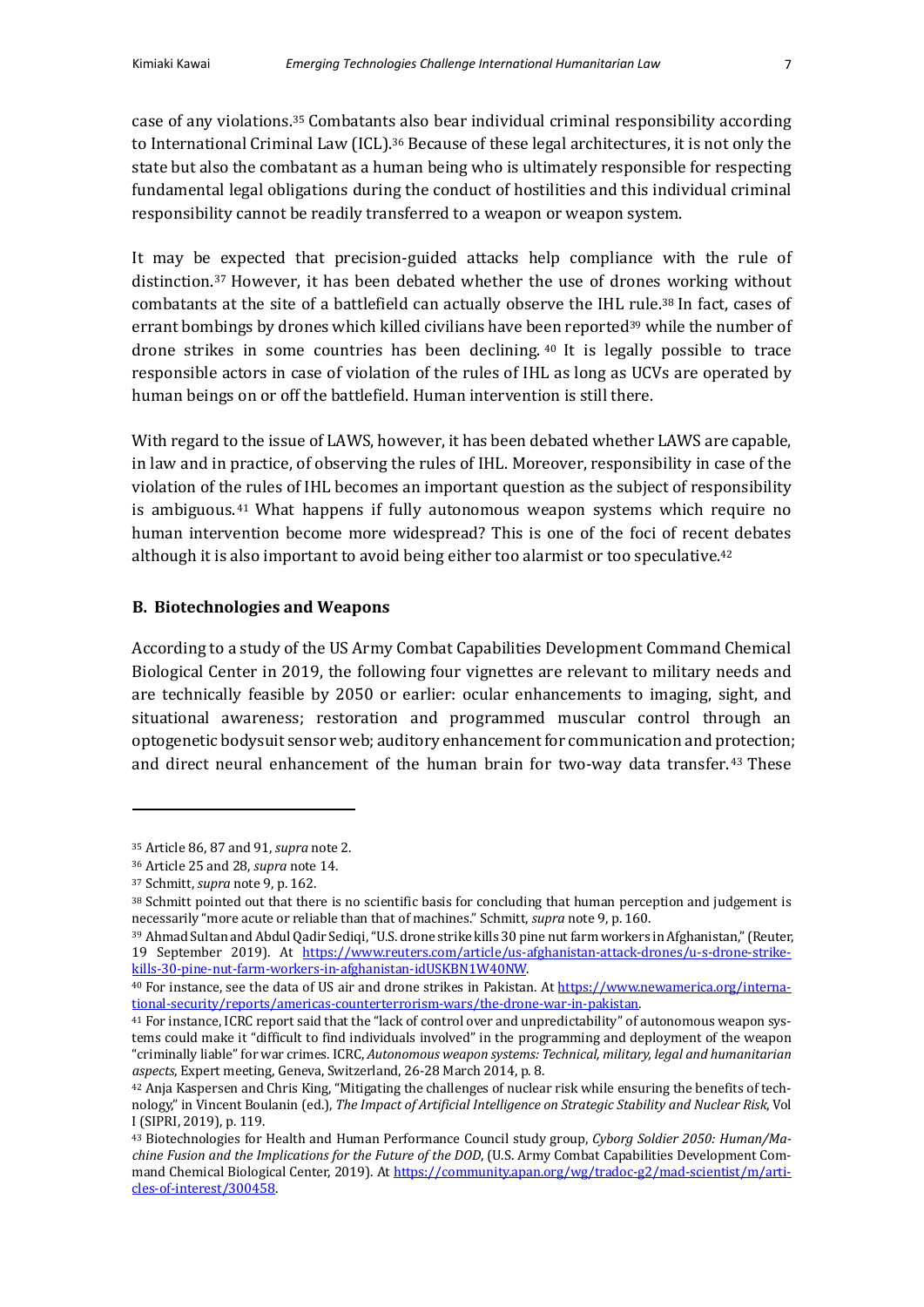technologies are expected to offer capabilities beyond current military systems for the US military. They would made it possible to implant sophisticated machine technology into soldiers for enhanced performance capabilities such as super eyesight and advanced brain function for controlling unmanned drones and other weapons systems.

This raises a question about whether a soldier with such enhanced capabilities falls into the definition of combatants defined in IHL<sup>44</sup> as such a soldier may not already be deemed as a human being. In this context, the US study raised a question about whether such a soldier has the same protections under the Geneva Convention if  $s/he$  is caught and captured.<sup>45</sup> Or, should a super soldier be understood to fall into the "means of warfare" criterion due to the enhanced capabilities?<sup>46</sup> How are the basic rules of IHL, i.e. the rules of distinction and the prohibition of unnecessary suffering, applied to super soldiers?

#### **C. Nanotechnologies and Weapons**

According to a report by the US Department of Defense in 2009, $47$  the major international players in nanoscience research are the US, the European Union (EU), China, Japan, Singapore, South Korea, and Taiwan. The US stands at the forefront of nanoscience in terms of quantity and quality of research since the birth of the field. In the US, the National Nanotechnology Initiative (NNI) is a governmental research and development initiative established in 2001 involving the nanotechnology-related activities of 20 departments and independent agencies with funding cumulatively totaling nearly \$29 billion since the inception of the NNI in 2001.<sup>48</sup> Launched in 2002, the Institute for Soldier Nanotechnologies (ISN) is a team of Massachusetts Institute of Technology (MIT), army, and industry partners working together to discover and field technologies that dramatically advance soldier protection and survivability capabilities.<sup>49</sup>

It is not easy to define what nano-weapons are but they are very small mechanical devices or materials that could impact or damage human bodies or objects. Nano-weapons would encompass not only devices using nanotechnologies that would be designed or used for harming humans, but also those causing harmful effects at a nano-scale if those effects are lethal.<sup>50</sup> Although it is still speculative, such weapons could include conventional missiles with reduced mass and enhanced speed, small metal-less weapons made of nano-fibre

<sup>&</sup>lt;sup>44</sup> Article 43.2, *supra* note 2. It simply stipulates that "[m]embers of the armed forces of a Party to a conflict ... are combatants" and "they have the right to participate directly in hostilities."

<sup>&</sup>lt;sup>45</sup> Biotechnologies for Health and Human Performance Council study group, *supra* note 42, p. 13.

<sup>&</sup>lt;sup>46</sup> Heather Harrison Dinniss and Jann Kleffner argued that the question hinges on the "question of whether and to what extent" human enhancement technologies "qualify as a weapon or means or method of warfare." Heather Harrison Dinniss and Jann Kleffner, Soldier 2.0: Military Human Enhancement and International Law," *International Law Studies*, Vol. 92 (Stockholm Center for the Study of International Law, 2016), p. 437.

<sup>&</sup>lt;sup>47</sup> Department of Defense, "Defense Nanotechnology Research and Development Program," report to Congress (2009). At https://www.nano.gov/sites/default/files/pub\_resource/dod-report\_to\_congress\_final\_1mar10.pdf. <sup>48</sup> The National Nanotechnology Initiative (NNI), "Supplement to the President's 2020 Budget," report prepared by Subcommittee on Nanoscale Science, Engineering, and Technology, and Committee on Technology of the National Science and Technology Council (2019). At https://www.nano.gov/sites/default/files/pub\_resource/NNI-FY20-Budget-Supplement-Final.pdf.

<sup>49</sup> Institute for Soldier Nanotechnologies (ISM). At https://isn.mit.edu/what-isn.

<sup>50</sup> Hitoshi Nasu and Thomas Faunce, "Nanotechnology and the International Law of Weaponry: Towards International Regulation of Nano-Weapons," *Journal of Law, Information and Science*, No 20 (2009-2010), p. 23.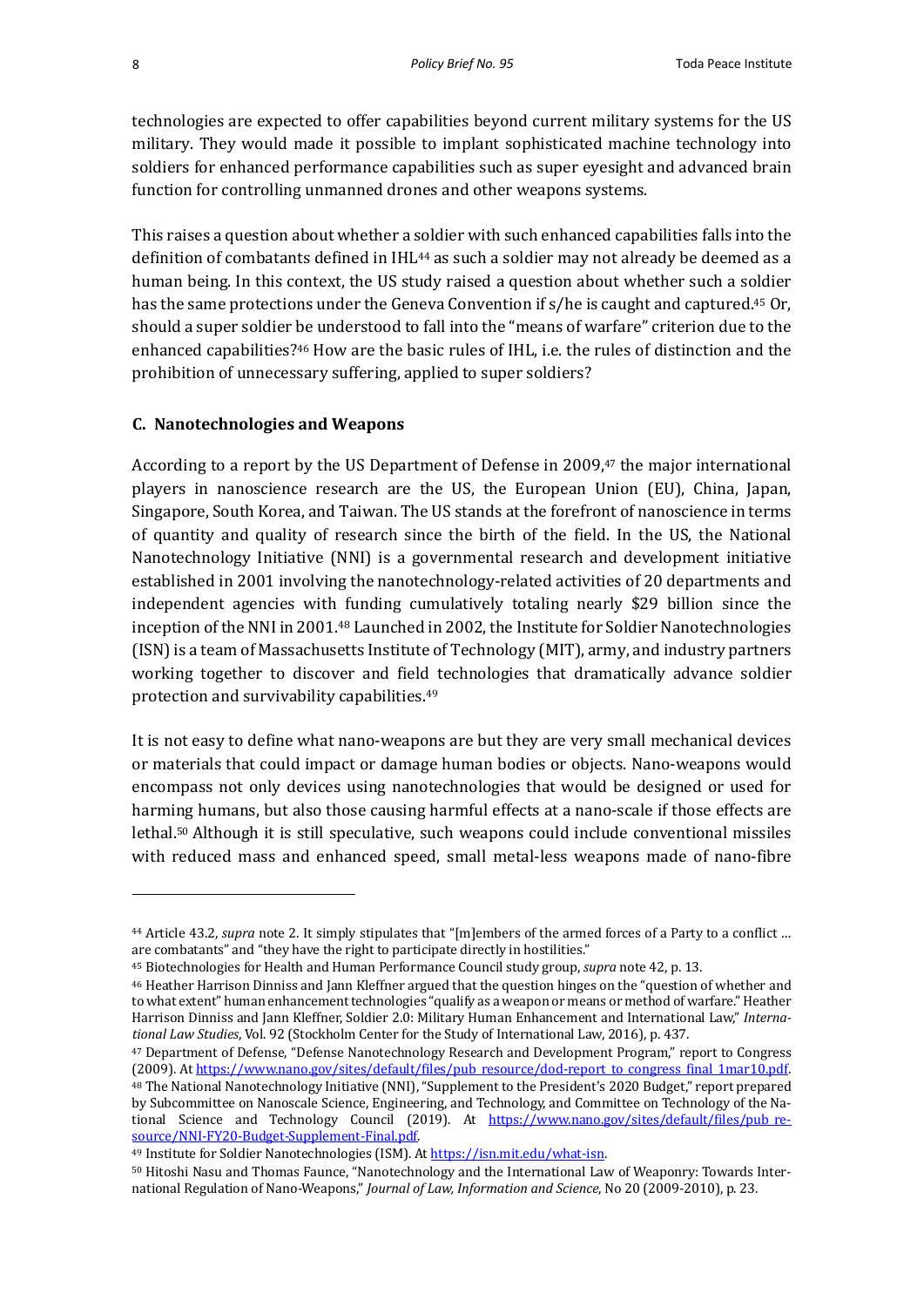composites, small missiles as well as artillery shells with enhanced accuracy guided by inertial navigation systems, and armour-piercing projectiles with increased penetration capability.<sup>51</sup> Further research could lead to the development of micro-combat robots, micro-fusion nuclear weapons, new chemical agents carried by nanoparticles, and new biological agents with self-replication capability.<sup>52</sup>

The low visibility of nanoparticles makes it hard to detect their development and use as weapons. Some of the offensive nano-weapons which would be nano in size but huge in destructive power might blur the distinction between conventional weapons and weapons of mass destruction. Thus, the characteristics of nano-weapons problematise the rules of distinction and the prohibition of weapons, means and methods of warfare of a nature to cause unnecessary suffering.

## **D. IHL Faced with Challenges**

All of the questions raised in this section focus on whether the existing rules of IHL provide sufficient legal guidance to protect civilians, combatants and environment in the face of new weapons that flow from emerging technologies. One of the critical questions posed is relevant to the premise of the rules of IHL that weapons are used by combatants against adversary combatants during the conduct of hostilities, and those rules are applied from the beginning of any armed conflict to the end of the general close of military operations in the territory of states to the conflict.

However, innovation of military technologies has already enabled unmanned attacks and has been exploring the possibilities of LAWS, and attacks, such as cyber operations, do not necessarily imply the use of physical force. The traditional categorisations of weapons might erode once micro-fusion nuclear weapons are developed. This raises the question as to whether such weapons should be prohibited preemptively in consideration of their potential dangers.

The questions are relevant not only in the sense that the innovation of military technologies enables the capabilities of destruction, launch, delivery and operation but also in the sense that they pose conceptual challenges against "means of warfare," "methods of warfare," "military attack," "use of force," "civilians," "combatants," and "battlefield" which constitute IHL today.

<sup>51</sup> *Ibid*., p. 28.

<sup>52</sup> *Ibid.*, pp. 28-29.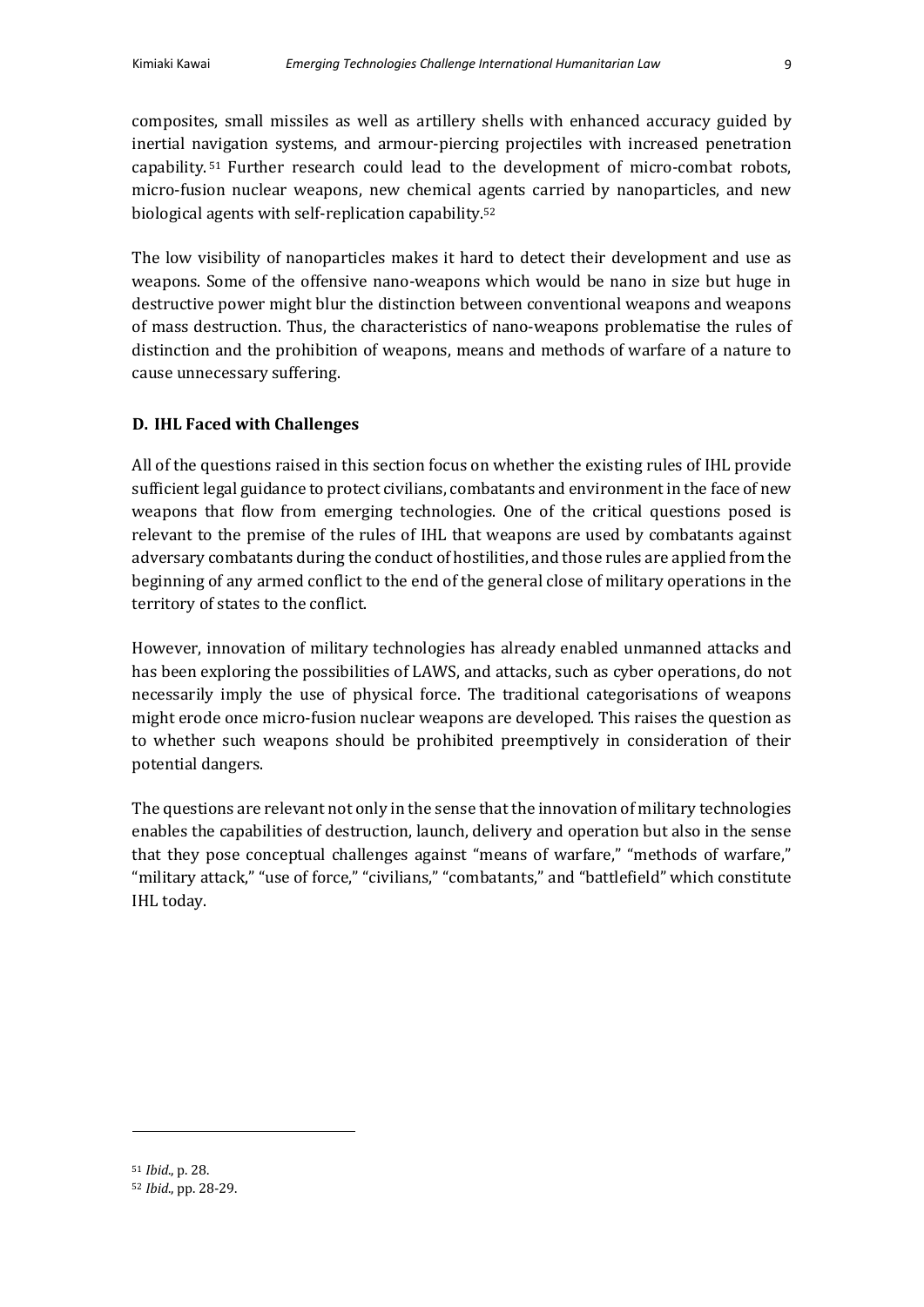# **3. IHL, Arms Control and Disarmament Regimes in Response**

# **A. Martens Clause and Article 36 of Additional Protocol I**

How should the challenges against IHL be responded to? IHL provides certain provisions to address this question.

First, Article 1.2 of API stipulates that civilians and combatants remain under the protection and authority of the "principles of international law" derived from "established custom," from the "principles of humanity" and from the "dictates of public conscience" in cases not covered by API or by other international agreements which are referred to as the Martens Clause.  $53$  The ICJ affirmed the importance of the Martens Clause "whose continuing existence and applicability is not to be doubted"<sup>54</sup> and stated that it "had proved to be an effective means of addressing rapid evolution of military technology."<sup>55</sup> The ICJ also pointed out that the Martens Clause was "the expression of the pre-existing customary law."<sup>56</sup>

A weapon which is not covered by the existing rules of IHL would be considered contrary to the Martens Clause if it is determined *per se* to violate the principles of humanity or the dictates of public conscience.<sup>57</sup> This general principle is important from the standpoint of preventing *lacunae in law* by providing flexibility in application of the rules of IHL.<sup>58</sup> It also works to give a link to the ethics underlying IHL and to open the way to look at International Human Rights Law to protect and promote human dignity.

Second, IHL applies to all means of warfare and methods of warfare. New weapons embracing emerging technologies are no exception in this regard. As Kellenberger pointed out, IHL is "designed to be flexible enough to adapt to technological developments" including those that could never have been anticipated at the time.<sup>59</sup>. This point is explicitly stipulated in Article 36 of API,<sup>60</sup> according to which, in the study, development, acquisition or adoption of a new weapon, means or method of warfare, states parties are under an obligation to determine whether their employment would, in some or all circumstances, be prohibited by international law applicable to them. Article 36 is complemented by Article 82 of API, which requires that legal advisers be available at all times to advise military

<sup>53</sup> Article 1.2, *supra* note 2. Meanwhile, Convention on Prohibitions or Restrictions on the Use of Certain Conventional Weapons which may be deemed to be Excessively Injurious or to have Indiscriminate Effects (CCW) also referrers to Martens Clause in its preamble. 10 October 1980, 1342 UNTS 137.

<sup>54</sup> *I.C.J. Reports 1996*, *supra* note 3, p. 260, para. 87.

<sup>55</sup> *I.C.J. Reports 1996*, *supra* note 3, p. 257, para. 78.

<sup>56</sup> *I.C.J. Reports* 1996, supra note 3, p. 259, para. 84.

<sup>57</sup> ICRC, A Guide to the Legal Review of New Weapons, Means and Methods of Warfare Measures to Implement Ar*ticle 36 of Additional Protocol I of 1977* (ICRC, 2006), p. 17.

<sup>58</sup> Vec, *supra* note 6, p. 102.

<sup>59</sup> Jakob Kellenberger, *International Humanitarian Law and New Weapon Technologies*, Keynote address by President of ICRC delivered at the 34th Round Table on Current Issues of International Humanitarian Law, San Remo, 8-10 September (2011). At https://e-brief.icrc.org/wp-content/uploads/2016/08/6-international-humanitarian-law-and-new-weapon-technologies.pdf.

<sup>&</sup>lt;sup>60</sup> Article 36, *supra* note 2.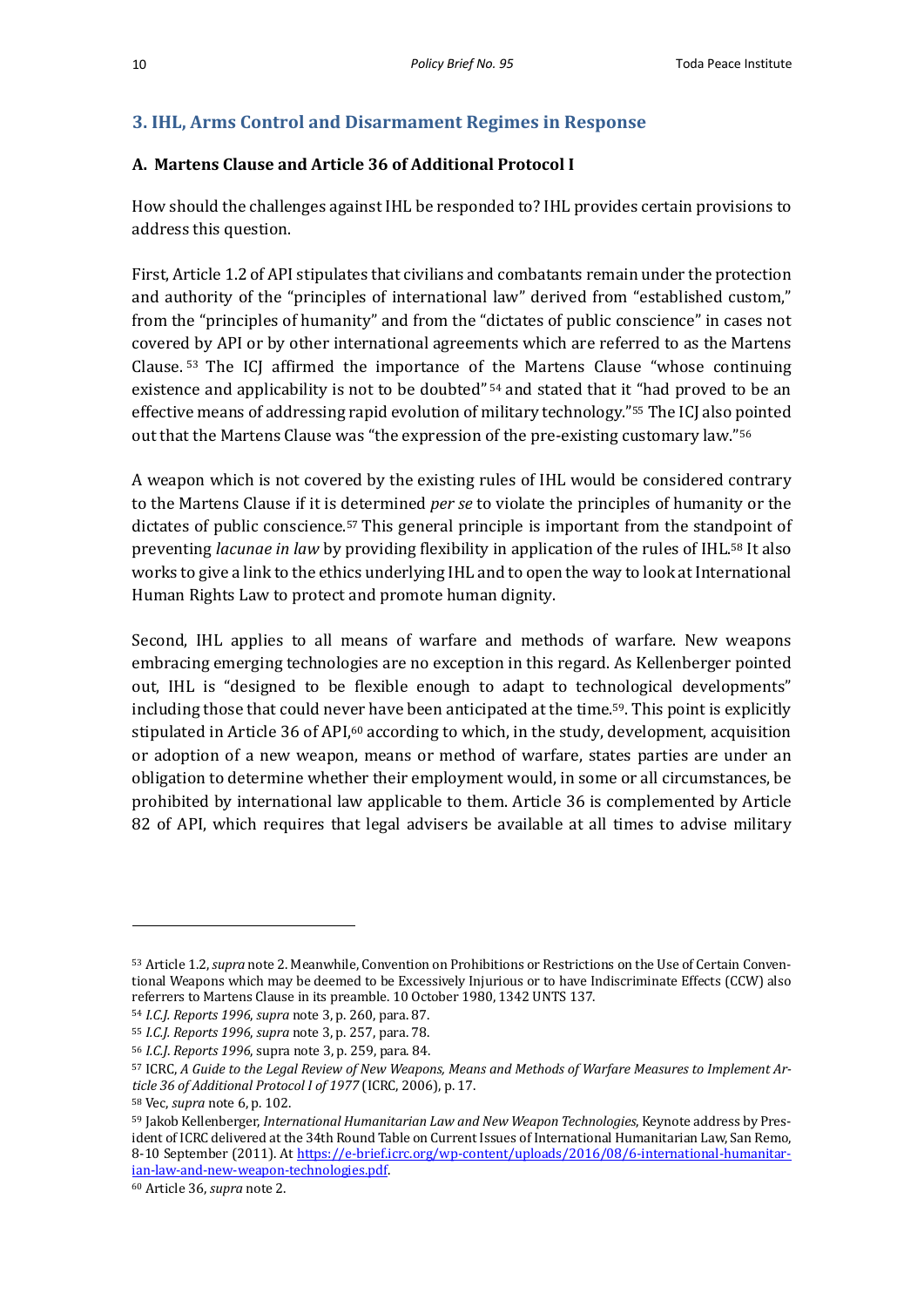commanders on IHL and "on the appropriate instruction to be given to the armed forces on this subject."<sup>61</sup>

Article 36 of API can be the basis for the examination of the legality of new weapons, especially from the viewpoint of regulation of the use. This would not only strengthen IHL but would also contribute to the development of International Disarmament Law. However, there is a difference in view as to whether it can be applied to weapons other than conventional weapons due to the history of negotiations which assume that API was originally intended for regulating conventional weapons.<sup>62</sup> Article 36 of API is expected to play a pivotal role in regulating new weapons; however, one of the challenges arises from the composition of the state parties to the protocol as previously mentioned. How the implementation of Article 36 is ensured is also a challenge as it is respective state parties that ultimately have the right to interpret the provision for the implementation.

# **B. Arms Control and Disarmament Regimes**

International arms control and disarmament regimes have been formed, not only with reference to the principles and the provisions of IHL, but also in response to the challenges posed. International arms control and disarmament regimes, in addition to the use of weapons under the regulation of IHL during the conduct of hostilities, have regulated the development, test, production, manufacture, acquisition, possession, stockpiling and deployment of certain weapons in two ways.

First, there are multilateral legally binding instruments to specifically regulate weaponry for the purpose of arms control and disarmament. Yet such agreements among states have been formed rather reactively due to considerations of military interests and strategic stability. Looking at the history of arms control and disarmament, states have agreed to prohibit the use of: projectiles of a weight below 400 grams which are explosive or charged with fulminating or inflammable substances<sup>63</sup>; dumdum bullets<sup>64</sup>; asphyxiating, poisonous or other gases<sup>65</sup>; biological weapons<sup>66</sup>; chemical weapons<sup>67</sup>; certain conventional weapons

65 Declaration (IV, 2) concerning Asphyxiating Gases, The Hague, 29 July 1899. At https://ihl-databases.icrc.org/applic/ihl/ihl.nsf/Article.xsp?action=openDocument&documentId=2531E92D282B5436C12563CD00516149.

<sup>61</sup> ICRC, *supra* note 56, p. 5.

 $62$  For instance, Canada made a reservation to API at the time of ratification saying that "the rules introduced by Protocol I were intended to apply exclusively to conventional weapons." At https://ihl-databases.icrc.org/applic/ihl/ihl.nsf/Notification.xsp?action=openDocument&documen-

tId=172FFEC04ADC80F2C1256402003FB314. ICJ said in 1996, "Nor is there any need for the Court to elaborate on the question of the applicability of Additional Protocol 1 of 1977 to nuclear weapons. It need only observe that while, at the Diplomatic Conference of 1974-1977, there was no substantive debate on the nuclear issue and no specific solution concerning this question was put forward." I.C.J. *Reports* 1996, supra note 3, p. 259, para. 84. <sup>63</sup> Declaration Renouncing the Use, in Time of War, of Explosive Projectiles under 400 Grammes Weight, Saint Petersburg, 29 November / 11 December 1868. At https://ihl-databases.icrc.org/applic/ihl/ihl.nsf/Article.xsp?action=openDocument&documentId=568842C2B90F4A29C12563CD0051547C.

<sup>&</sup>lt;sup>64</sup> Declaration (IV, 3) concerning Expanding Bullets, The Hague, 29 July 1899. At https://ihl-databases.icrc.org/ap-

plic/ihl/ihl.nsf/385ec082b509e76c41256739003e636d/f1f1fb8410212aebc125641e0036317c.

<sup>&</sup>lt;sup>66</sup> Convention on the Prohibition of the Development, Production and Stockpiling of Bacteriological (Biological) and Toxin Weapons and on Their Destruction, 10 April 1972, 1015 UNTS 163.

<sup>67</sup> Convention on the Prohibition of the Development, Production, Stockpiling and Use of Chemical Weapons and on their Destruction, 13 January 1993, 1974 UNTS 45.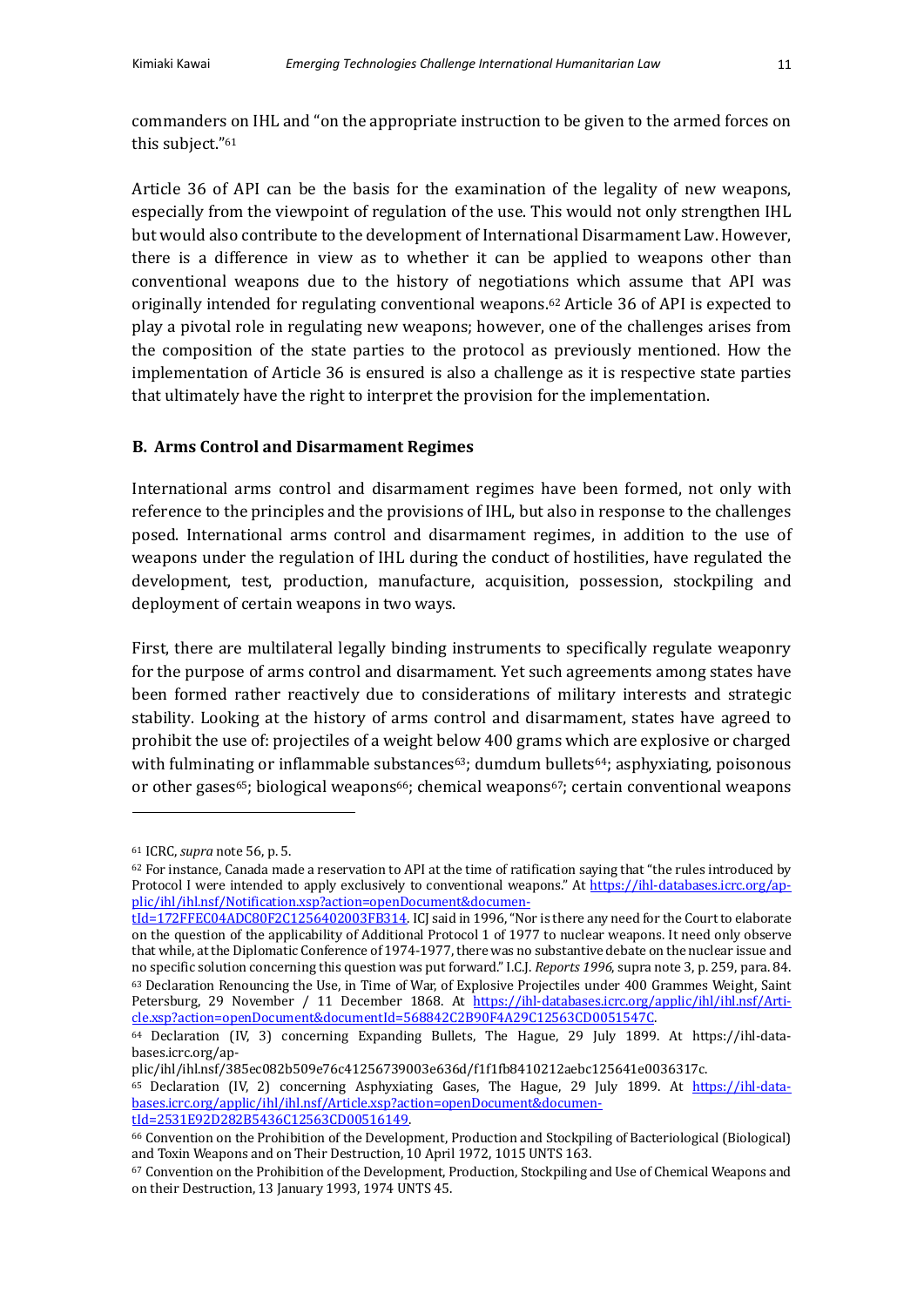such as booby traps, incendiary weapons and blinding laser weapons $68$ ; anti-personnel mines<sup>69</sup>; cluster munitions<sup>70</sup>; and most recently nuclear weapons<sup>71</sup>. Weapons embracing certain emerging technologies which would fall into the definition of those agreements would be regulated by the relevant instruments.

Second, the regimes for non-proliferation of certain technologies also provide an important international framework. The Treaty on the Non-Proliferation of Nuclear Weapons (NPT) $^{72}$ is a legally binding instrument which prohibits non-nuclear-weapon states from developing or acquiring nuclear weapons while obliging nuclear-weapon states not to transfer them or help others to develop or acquire them. There are non-legally binding frameworks whose purpose is to prevent the development and production of certain weapons, weapons of mass destruction in particular, through international cooperation by controlling the export of materials and technologies that can be used for such purposes. With regard to weapons of mass destruction, the Nuclear Suppliers Group (NSG)<sup>73</sup> and Zangger Committee  $(ZC)^{74}$ seek to prevent nuclear proliferation by controlling the export of materials, equipment and technologies that can be used to manufacture nuclear weapons in order to fill perceived gaps in the NPT regulation, while the Australia Group  $(AG)^{75}$  seeks to prevent the spread of chemical and biological weapons by controlling relevant materials, equipment and technologies. The Proliferation Security Initiative  $(PSI)^{76}$  co-ordinates participating states' efforts to stop proliferation related to trade in weapons of mass destruction, related materials and delivery systems.

There are also regimes to prevent the proliferation of missiles and missile technologies: The Hague Code of Conduct against Ballistic Missile Proliferation (HCOC)  $77$  and Missile Technology Control Regime  $(MTCR)$  78. As for conventional weapons, The Wassenaar Arrangement (WA)<sup>79</sup> seeks to promote transparency and greater responsibility in transfers of conventional arms and dual-use goods and technologies, thus preventing destabilising accumulations. The aim is also to prevent the acquisition of these items by terrorists.

From the perspective of arms control and disarmament, legally binding instruments (hard law) and international cooperation frameworks for nonproliferation including political

<sup>&</sup>lt;sup>68</sup> Convention on Prohibitions or Restrictions on the Use of Certain Conventional Weapons which may be deemed to be Excessively Injurious or to have Indiscriminate Effects, 10 October 1980, 1342 UNTS 137. Protocols to the Convention cover non-detectable fragments; mines, booby-traps and other devices; incendiary weapons; blinding laser weapons; and explosive remnants of war.

<sup>69</sup> Convention on the Prohibition of the Use, Stockpiling, Production and Transfer of Anti-Personnel Mines and on Their Destruction, 3 December 1997, 2056 UNTS 211.

<sup>&</sup>lt;sup>70</sup> Convention on Cluster Munitions, 30 May 2008, 2688 UNTS 39.

<sup>71</sup> Article  $1(d)$ , Treaty on the Prohibition of Nuclear Weapons (TPNW), 20 September 2017. At https://treaties.un.org/doc/Treaties/2017/07/20170707%2003-42%20PM/Ch\_XXVI\_9.pdf.

<sup>72</sup> Article 2, Treaty on the Non-Proliferation of Nuclear Weapons (NPT), 1 July 1968, 729 UNTS 161.

<sup>73</sup> Nuclear Suppliers Group (NSG). At https://www.nuclearsuppliersgroup.org/en/.

<sup>74</sup> Zangger Committee (ZC). At http://zanggercommittee.org.

<sup>&</sup>lt;sup>75</sup> Australia Group (AG). https://www.dfat.gov.au/publications/minisite/theaustraliagroupnet/site/en/index.html.

<sup>&</sup>lt;sup>76</sup> Proliferation Security Initiative (PSI). At https://www.psi-online.info.

<sup>77</sup> The Hague Code of Conduct against Ballistic Missile Proliferation (HCOC). At https://www.hcoc.at.

<sup>78</sup> Missile Technology Control Regime (MTCR). At https://mtcr.info.

<sup>79</sup> The Wassenaar Arrangement (WA). At https://www.wassenaar.org.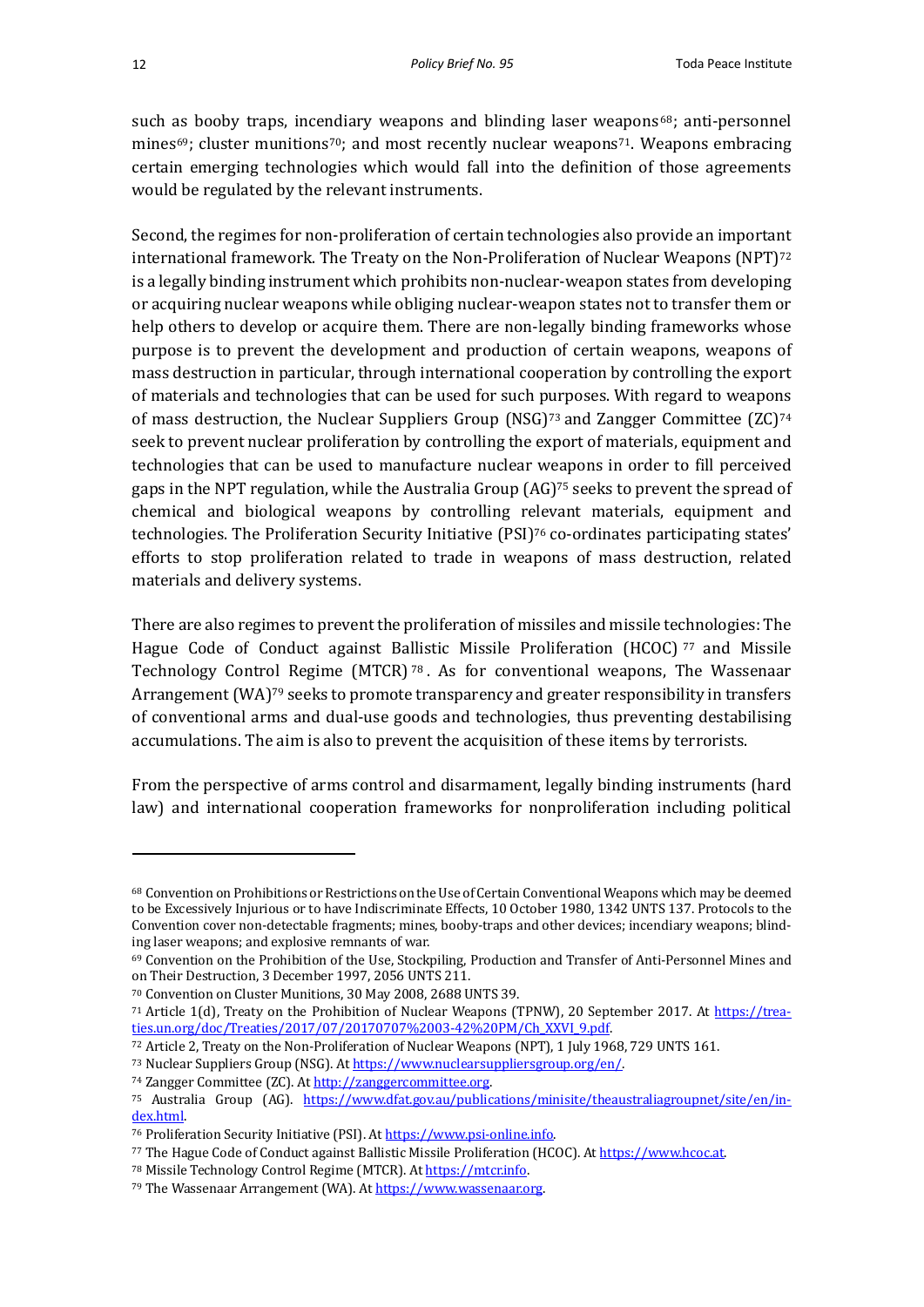declarations (soft law) stand on the position of working complementarily in order to prevent weapons embracing certain emerging technologies. However, there is a concern that the ongoing rapid pace of innovation of military technologies may outpace these existing arms control and disarmament regimes. These are the reasons why new international regulations are called for with regard to weapons embracing certain emerging technologies, some of which do not still exist. Thus, the question here would be whether such weapons should be regulated or not, in some cases preemptively, and why. If the answer is ves, the next question would be to what extent the costs should be met for such a regulation in light of the characteristics of dual use of certain emerging technologies even when the harm is not present.

## **4. Ways Forward**

# **A. Possible Factors to be Considered in Discussions**

When addressing the question as to the possible regulations of new weapons embracing certain emerging technologies, it should also be necessary to take into consideration military, political, societal and ethical factors as they shape norms in societies which provide the basis for regulations, either in the form of soft or hard law. The key question is why regulations on certain weapons embracing emerging technologies are necessary. This question interrogates the logic behind certain regulations. These can be grouped into three categories: lack of military necessity, humanitarian and human rights discourse, and risk management. 

First, it is probably difficult to disregard the dimension of military necessity or military interests in security as IHL stands on the balance between military necessity and humanitarian considerations. It is rational that weapons deemed to be lacking military necessity are abandoned. What, then, are military interests? There is a position to consider the military interests in relation to military purposes. For instance, the US said that a weapon that may cause great injury or suffering is not prohibited "if the use of the weapon is necessary to accomplish the military mission."<sup>80</sup> On the other hand, there is a position to consider not only the purposes of using the weapon but also its effects. Simon O'Connor said that when considering the rule on unnecessary suffering, even if a proportionality assessment balancing the suffering against military necessity must be made, "it is important to assess the effects."81

According to the former position, virtually any weapon can be used because it is difficult to consider the use of weapons not related to military purposes. On the other hand, if the effects of using a weapon is considered in relation to the military interests, it is possible to scrutinise which, among the effects of using the weapons, contribute to military benefit and which do not. If it is difficult to correlate the effects of the use of the weapon with military

<sup>80</sup> Letter dated 20 June 1995 from the Acting Legal Adviser to the Department of State, together with Written Statement of the Government of the United States of America, p. 28.

<sup>81</sup> Simon O'Connor, "Nuclear weapons and the unnecessary suffering rule," in Gro Nystuen, Stuart Casey-Maslen and Annie Golden Bersagel (eds.), *Nuclear Weapons under International Law* (Cambridge University Press, 2014), p. 144.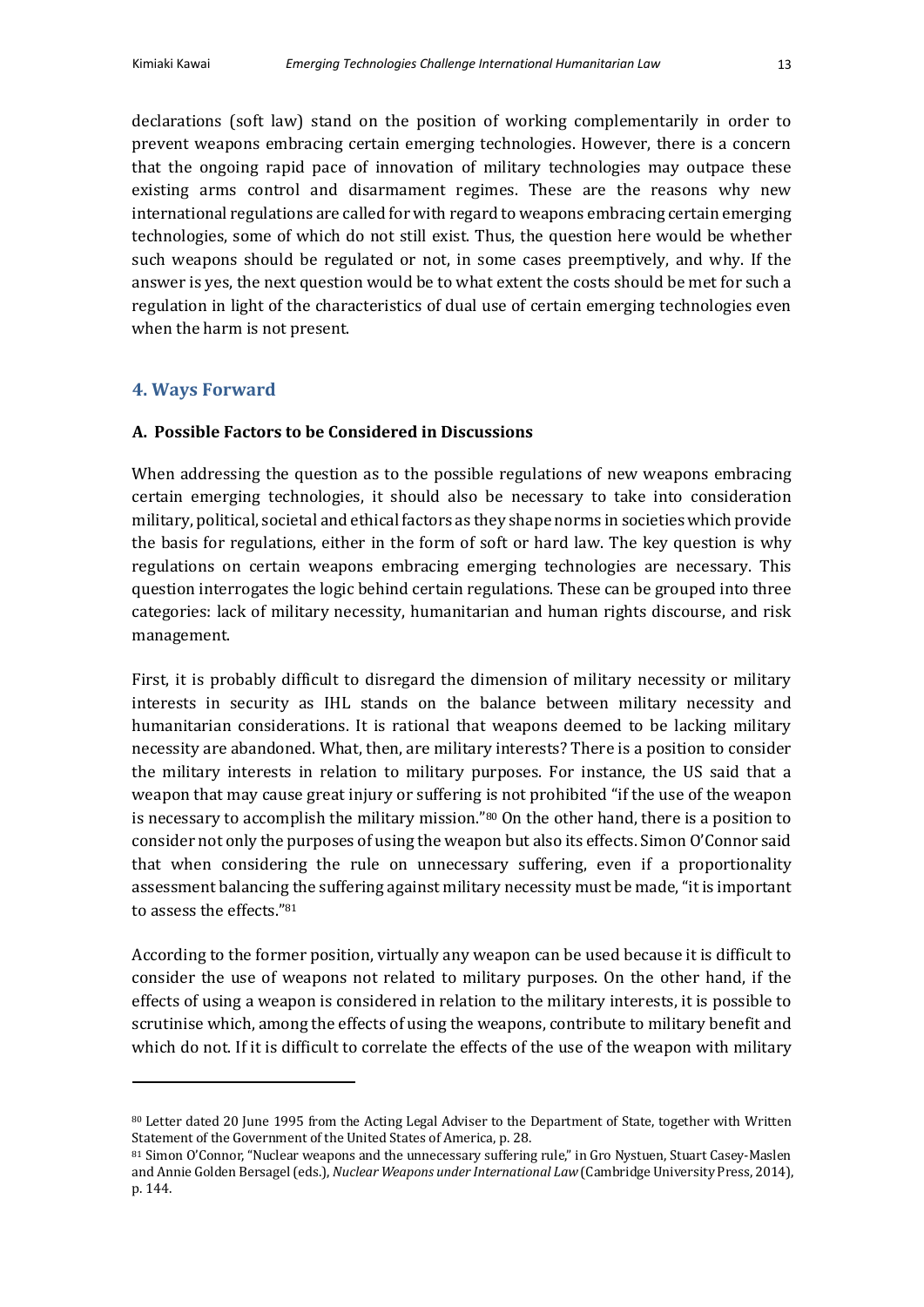benefits, then alternatives are to be considered.<sup>82</sup> This influences a determination as to whether weapons "in the study, development, acquisition or adoption" would be in compliance with IHL. Military necessity does not justify everything.

Second, the relationship between weapons and human beings—in terms of both combatants and civilians–need to be revisited. This point is crucial in the sense that accelerated innovation of military technologies has brought about challenges against some of the key concepts such as "combatant" and "means of warfare" constituting IHL today. As explained before, weapons are instruments used by combatants against adversary combatants as legitimate targets during the conduct of hostilities. It is premised that combatants as human beings are in a position to utilise or operate weapons as means of warfare. However, accelerated innovation of military technologies especially brought by AI technologies raises the question as to whether machines can be agents in the choice of targets they are attacking according to an "enemy algorithm" without human consideration and intervention. The Group of Governmental Experts on Emerging Technologies in the Area of Lethal Autonomous Weapons Systems (CCW/GGE LAWS) refers to "human-machine interaction" in the Guiding Principle adopted in 2019 in this regard.  $83$  This raises the subsequent question as to who is responsible for such decisions lacking human control. With regard to the question, it should be underscored that the CCW/GGE LAWS also says, "Human responsibility for decisions on the use of weapons systems must be retained since accountability cannot be transferred to machines. This should be considered across the entire life cycle of the weapons system."<sup>84</sup> This point potentially relates to regulations on other automated weapons.

Although the basic rules of IHL give the basis for humanitarian discourse on the prohibition of certain weapons to protect civilians, it is also necessary for human rights to be considered as reference points in order to protect human dignity. International Human Rights Law  $(HRL)$  does not address any weapon directly in the stipulations; however, it is potentially relevant to any determination of the legality of use of weapons under international law as it "clarifies, complements and may in certain instance supersede, certain provisions of IHL" in a situation of armed conflict.<sup>85</sup> There is no doubt that IHRL works in the same manner when addressing the question of new weapons. The test of their legality will also be determined in terms of their compatibility with IHRL rules.

Third, the relationship between science, technology and society needs to be examined in order to enable ethical considerations. Science and technology, which have been driving innovation of military technologies, do not emerge from nothing. They are born in a society by incorporating specific interests and values of people at a certain period, and thus are

<sup>82</sup> In the context of the rule of prohibition of unnecessary suffering rule, Christopher Greenwood pointed out that the essence of the rule is that it involves a "comparison between different weapons." Christopher Greenwood, "The law of weaponry at the start of the new millennium," in Leslie Green and Michael Schmitt (eds.), *Interna*tional Law Studies, Vol. 71: The Law of Armed Conflict: Into the Next Millennium (Newport, RI: US Naval War College, 1998), p. 197.

<sup>83</sup> CCW Doc, *supra* note 33, p. 13.

<sup>84</sup> *Ibid.*, p. 13.

<sup>85</sup> Stuart Casey-Maslen and Sharon Weill, "The use of weapons in armed conflict," in Stuart Casey-Maslen (ed.), *Weapons Under International Human Rights Law* (Cambridge University, 2015), p. 240.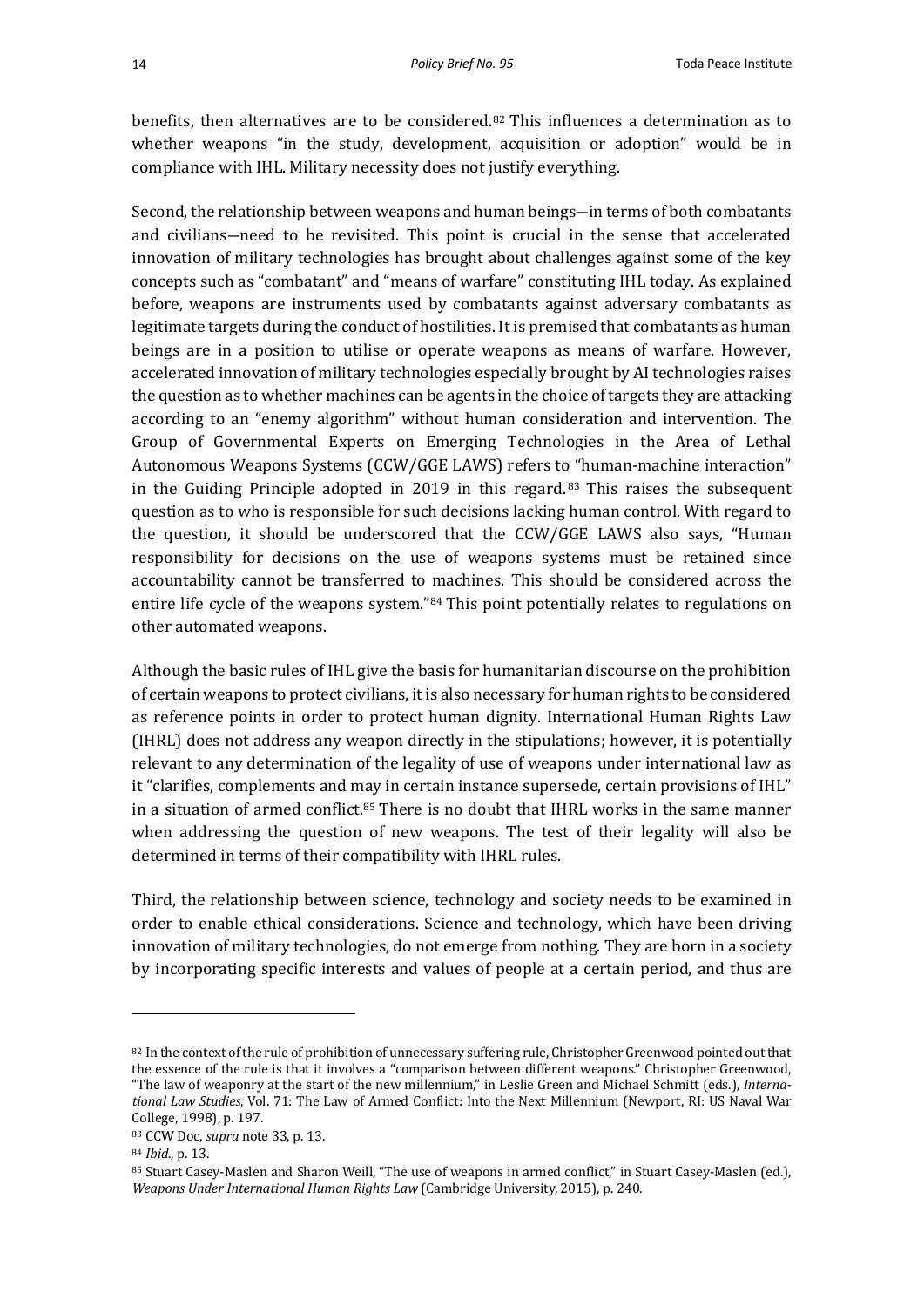closely related to the way the society is. Science and technology are not only born in a society, they also reshape it.<sup>86</sup> Science and technological innovations are crucial factors in implementing changes in society. They interact with each other.

Are science and technologies "neutral" in society and should they be free from the values of people which constitute the norms of the society within which they live? This question is especially relevant since how risk assessment, management and communication should be performed is a crucial question in "risk society"<sup>87</sup> today<sup>88</sup> where "manufactured risk"<sup>89</sup> is at issue. It is also relevant to another question of "dual-use" technologies over how the relationship between civil use and military use of technologies should be understood and addressed.

## **B.** Actors in International Policy Processes

All the factors mentioned above provide a good basis for discussions and should be reflected by stakeholders in international policy processes. In policy processes, various relevant actors can be involved as stakeholders in setting agendas, presenting measures and countermeasures, and selecting policies through deliberations and decisions in international forums. Who, then, are the stakeholders in such processes? And how are security-related policies formed? How should they be decided?

With regard to the stakeholders involved, there is some belief that highly diplomatic and security-related policy processes should be undertaken only by governments in international society consisting of sovereign states.<sup>90</sup> This is inextricably linked with the question of whether civil society actors can and should be involved in the security policy processes. There is no doubt that governments of sovereign states are major and principal actors in such processes in international society today.

However, what has been happening over the decades is a "growing interconnectedness of states," "the emergence of a system of global governance," and the "explosion of the movements, groups, networks and organizations" that engage in a global or transnational public debate, as Mary Kaldor argued.<sup>91</sup> In reality, it would be difficult for governments to

<sup>86</sup> In this context, it is noteworthy that the 2017 Asilomar Conference proposed guidelines for AI researchers that the development of artificial intelligence (AI) should be guided by 23 principles. Principle 10 on value alignment says, "Highly autonomous AI systems should be designed so that their goals and behaviors can be assured to align with human values throughout their operation." At https://futureoflife.org/ai-principles/?cn-reloaded=1.

<sup>87</sup> Ulrich Beck, *Risk Society: Towards a New Modernity* (Sage Publications, 1992). Nilkas Luhmann, *Socziologie des Riskos* (Walter de Gruyter, 1991).

<sup>88</sup> In the past, risks were thought about in an essentially "prospective way," in terms of a calculable exposure to hazard across a group, and insecurity was "avoided" by "using a variety of techniques." Jenny Steele, *Risks and* Legal Theory (Hart Publishing, 2004), p. 55.

<sup>89 &</sup>quot;Our relationship to science and technology today is different from that characteristic of early industrial society. ... We cannot simply 'accept' the findings which scientists produce, if only because scientists so frequently disagree with one another, particularly in situations of manufactured risk." Giddens, *supra* note 27, p. 6.

<sup>90</sup> David Davenport said that it takes quite a "leap of logic" to conclude that NGOs should be setting standards and enforcing policies rather than one's own national leaders, adding, "Unlike governments, ngos are really accountable to no one, which makes them potentially dangerous players in a political negotiation." David Davenport, "The New Diplomacy," *Policy Review, No.* 116 (Hoover Institution Press, December 2002 & January 2003). 91 Mary Kaldor, "The Idea of Global Civil Society," International Affairs, Vol. 79, No. 3 (May, 2003), p. 583.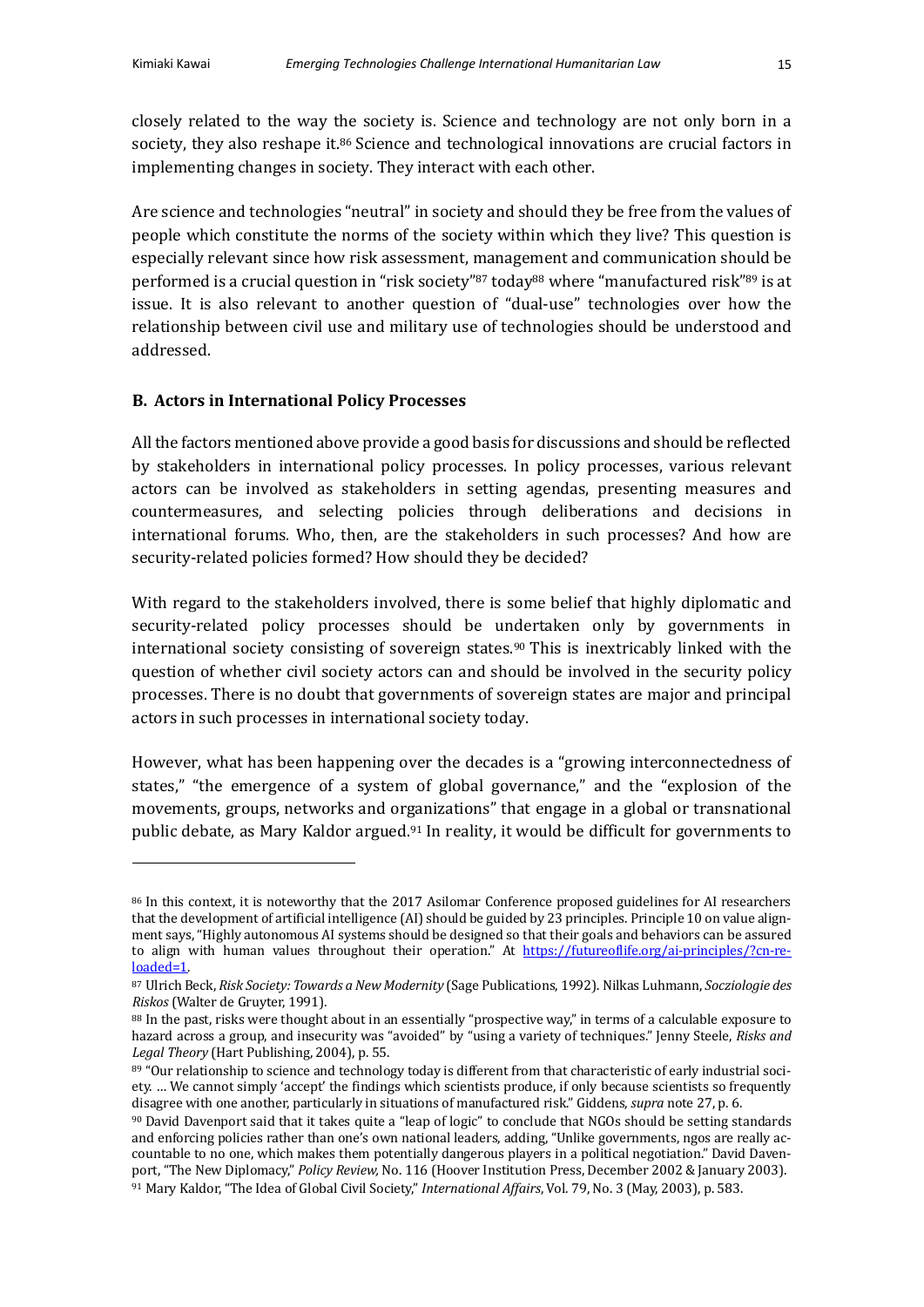meet all the public agendas, both in terms of their capacity and expertise. Also, monopolization of public values by governments is not desirable from a democratic perspective. Here, it is possible to find actors in civil society<sup>92</sup> involved in policy processes in order to contribute to the realisation of values that cannot be fully pursued and reflected by governments. Experts from the science and tech community, industry, academia as well civil society<sup>93</sup> can continue to play a significant role as they are capable of providing input into the development of policy processes with their professional knowledge and analysis.<sup>94</sup> That the above discussion does not apply to the policy processes concerning securityrelated policy seems to be empirically and theoretically unconvincing.<sup>95</sup>

# **Conclusion**

What is observed as the rapid pace of innovation of military technologies is not entirely new as explained before; however, the multiplication of new means of warfare and methods of warfare that rely on emerging technologies today seem exponential. The essential question arising today is whether the rules of IHL provide sufficient legal guidance to protect civilians, combatants and the environment in the face of rapid innovation of weapons brought by scientific technologies. The question is relevant not only in the sense that the innovation of military technologies enables the capabilities of destruction, launch, delivery and operation which weapons have to dramatically improve, but also in the sense that they bring about challenges against key concepts constituting IHL today.

These are the reasons why new international regulations are called for with regard to weapons embracing certain emerging technologies, some of which do not yet exist. Thus, the question here would be whether such weapons should be regulated or not, in some cases preemptively, and why. It is also followed by another tough question as to what extent regulatory costs should be paid for in light of the dual-use of certain emerging technologies even when the harm is not yet observed.

<sup>92</sup> Civil society can be defined as the sector formed by actors who voluntarily act to realise public values which are distinct from those of governments in the governmental sector and companies in the market economy sector. Civil society organisations (CSOs) such as non-governmental organisations (NGOs) and non-profit organisations (NPOs), social movements and individuals act there as individuals and in networks, and their activities today impact international policy debates.

<sup>93</sup> There are global networks of CSOs seeking to achieve the prohibition of certain weapons such as International Campaign to Ban Landmines (ICBL), Cluster Munition Coalition (CMC), International Campaign to Abolish Nuclear Weapons (ICAN) and Campaign to Stop Killer Robots.

<sup>94</sup> For instance, the Report of the 2018 session of CCW/GGE LAWS said, "The valuable contribution of experts from the tech community, industry, academia and civil society to building awareness and understanding of the potential military applications of emerging technologies in the area of lethal autonomous weapons systems in the context of the Group's work was recognized. These inputs have been channeled mainly through experts participating in national delegations, panels put together at the invitation of the Chair, side events and open calls for contributions on the CCW website. They have ensured that the Group's policy consideration advances in step with developments in the technology field and a minimum degree of transparency regarding potential military applications is built up." CCW Doc. CCW/GGE.1/2018/3, p. 4.

<sup>95</sup> In this context, it is noteworthy that the TPNW in its preambular paragraph recognises the "efforts" undertaken by "non-governmental organizations, religious leaders, parliamentarians, academics and the hibakusha" as well as the United Nations, the International Red Cross and Red Crescent Movement, other international and regional organisations. C.N.476.2017.TREATIES-XXVI.9. At https://treaties.un.org/doc/Treaties/2017/07/20170707%2003-42%20PM/Ch\_XXVI\_9.pdf.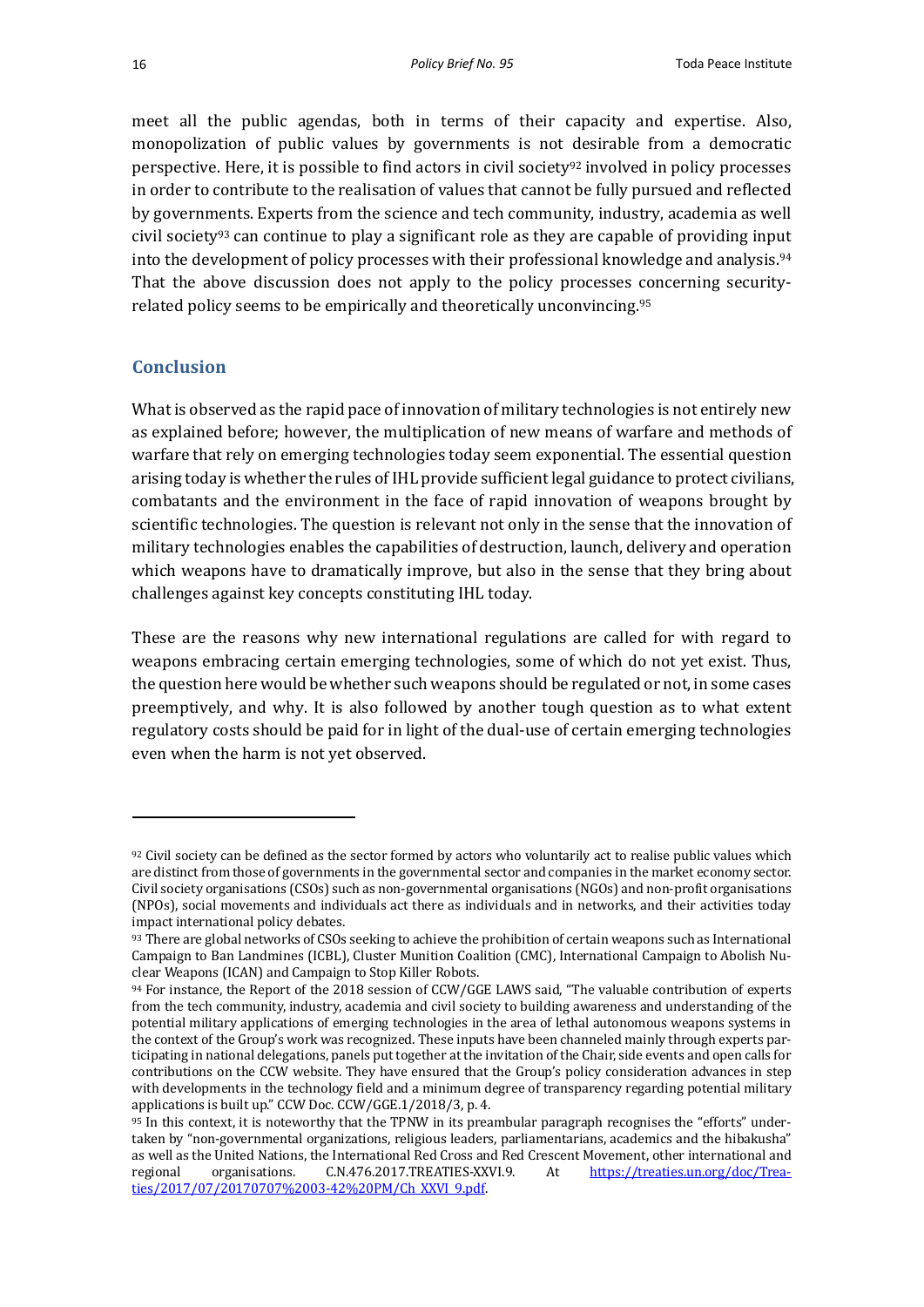What IHL does is to address the questions about what has happened. The judicial remedy of IHL, which is one aspect of law, is oriented to the past in the sense that its main task is to resolve cases that have already occurred. Therefore, it also tends to *ex post* relief, as is typical for paying "compensation" for damages.<sup>96</sup> The challenge posed is to address the questions about what may happen in a risk society today. In such a society, the risk is more than just about uncertainty and ignorance. Rather, it has the characteristic that it is extremely difficult to grasp in advance the scale and magnitude of damage that impact society when a potential hazard becomes a harm in reality.<sup>97</sup> This may require further considerations beyond the existing rules of IHL in order to address the questions posed in the face of exponential innovation of military technologies, especially those that flow from emerging technologies.

The expansion of military power of the state in the hope of strengthening its security does not necessarily guarantee the increased sense of security. Weapons with more lethality and destructive power may not bring freedom from fear but in fact can amplify and deepen it as the logic of nuclear deterrence has proved. This bears upon the psychology of weapons driven by the unspoken logic of hostile confrontation. What is the point of the endless aspiration for the innovation of military technologies in the face of such a "security paradox"<sup>98</sup>? This is the crucial reference point when considering ways forward in the world where the existing peace and security architectures including IHL are faced with multiple challenges.

<sup>&</sup>lt;sup>96</sup> Article 91, *supra* note 2.

<sup>97</sup> In the context of nuclear weapons, Chair's summary of the international conference on humanitarian impact of nuclear weapons said, "It is unlikely that any state or international body could address the immediate humanitarian emergency caused by a nuclear weapon detonation in an adequate manner and provide sufficient assistance to those affected. Moreover, it might not be possible to establish such capacities, even if it were attempted." Espen Barth Eide, *Chair's summary Humanitarian Impact of Nuclear Weapons*, The Conference on the Humanitarian Impact of Nuclear Weapons in Oslo 4–5 March 2013, at https://www.regieringen.no/en/historical-archive/Stoltenbergs-2nd-Government/Ministry-of-Foreign-Affairs/taler-og-artikler/2013/nuclear\_summary/id716343

<sup>98</sup> Jitsuro Tuchiyama, Anzenhoshou no Seijigaku [International Politics on Security] 2<sup>nd</sup> edition (Yuhikaku, 2014), pp. 426-429.